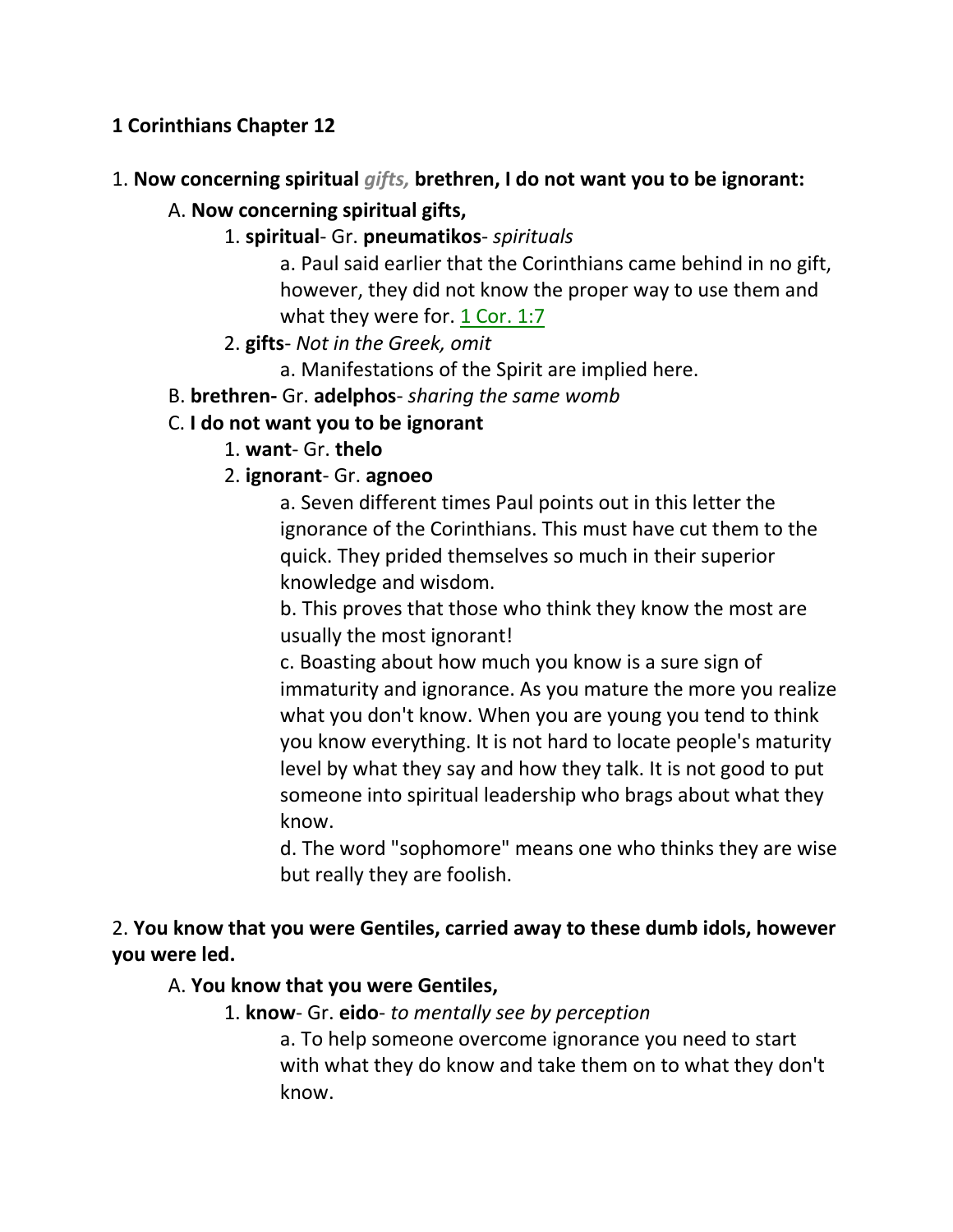b. Jesus would take things people knew about to teach things they did not know about. I.e. farming, fishing...etc.

### 2. **Gentiles**- Gr. **ethnos-** *the nations*

a. Scripture classifies all humanity into three categories: Jews, Gentiles, and the Church of God. 1 Cor. 10:32

b. These believers used to be Gentiles but were now part of the church of God.

### B. **carried away to these dumb idols,**

### 1. **carried away**- Gr. **apago**

a. Before conversion the Corinthians had been idolaters, enslaved by evil spirits. They lived in fear of the spirits and were **led** about by these diabolical influences. They witnessed supernatural manifestations of the spirit world and heard spirit-inspired utterances. Under the influence of evil spirits, they sometimes surrendered self-control, and said and did things beyond their own conscious powers. -Believer's Bible **Commentary** 

b. They were carried away not by the idols but by the demons that were behind them. Any so-called "Spirit manifestation" that robs a person of self-control is not of God; for "the fruit of the Spirit is - self-control" -Warren Weirsbe

## 2. **dumb**- Gr. **aphonos**- *without faculty of speech, mute*

a. One of the things that separates the one true God from idols is that our God is a speaking spirit. We see this from Genesis onward. Idols could not speak.

b. You could not have a personal relationship with an idol, but you can with God. He delights to communicate with you on a daily basis.

## 3. **idols**- Gr. **eidolon**- *an image*

## C. **however you were led.**

## 1. **led**- Gr. **ago**- *to bring forth*

a. This is not a word that denotes following someone from a distance, but being grabbed and pulled along.

## 3. **Therefore I make known to you that no one speaking by the Spirit of God calls Jesus accursed, and no one can say that Jesus is Lord except by the Holy Spirit.**

A. **Therefore I make known to you that no one speaking by the Spirit of**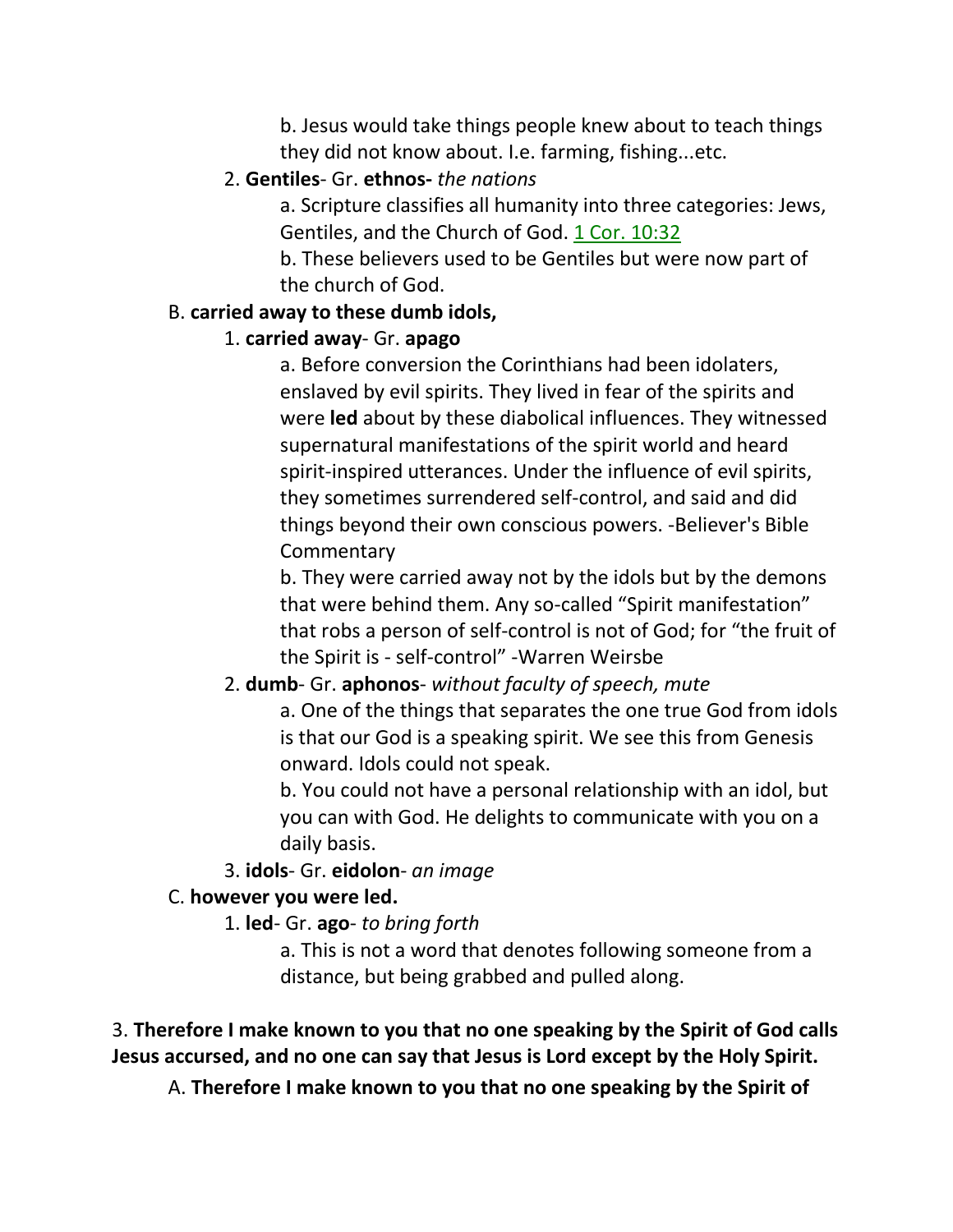### **God calls Jesus accursed,**

### 1. **make known**- Gr. **gnorizo**

a. This again speaks of their ignorance.

2. **speaking**- Gr. **laleo**

3. **by the Spirit of God**- lit. *in the Spirit of God*

4. **accursed**- Gr. **anathema**- *devoted to destruction, to be cut off, to curse*

a. It is the demons that are devoted to destruction by Jesus. They love to lie and turn things backwards!

b. Obviously, by this there had been some demonic manifestations in the church services that the believers there did not recognize as such. This manifestation would be hard to miss however! This might have been done by Christians yielding to the wrong spirit or unbelievers operating in the occult in the midst of the believers.

c. There is just no good way to put this. This group at Corinth were just a hot mess in the natural, but Jesus and Paul loved them dearly! This gives me hope.

d. No demon will confess Jesus as God or that He has come in the flesh. Demons will try to undermine both the deity and humanity of Jesus. 1 John 4:3

## B. **and no one can say that Jesus is Lord except by the Holy Spirit.**

## 1. **Jesus is Lord**

a. Confessing that Jesus is Lord precedes salvation. Rom. 10:9- 10

b. The word *kurios*, Lord, is that by which the word Jehovah is commonly rendered in the Greek version of the Old Testament. To say Jesus is the Lord, therefore, in the sense of the apostle, is to acknowledge him to be truly God. No one can truly believe and openly confess that Jesus is God manifest in the flesh unless he is enlightened by the Spirit of God (Hodge). c. It takes the revelation of the Holy Spirit to call Jesus Lord, or in other words to call Him God. Jesus is God in the flesh. This is a Spirit inspired thought and utterance. Matt. 16:16-17

## 2. **by the Holy Spirit- lit.** *in the Holy Spirit*

a. This verse mentions the Trinity- Spirit, God [the Father], Jesus.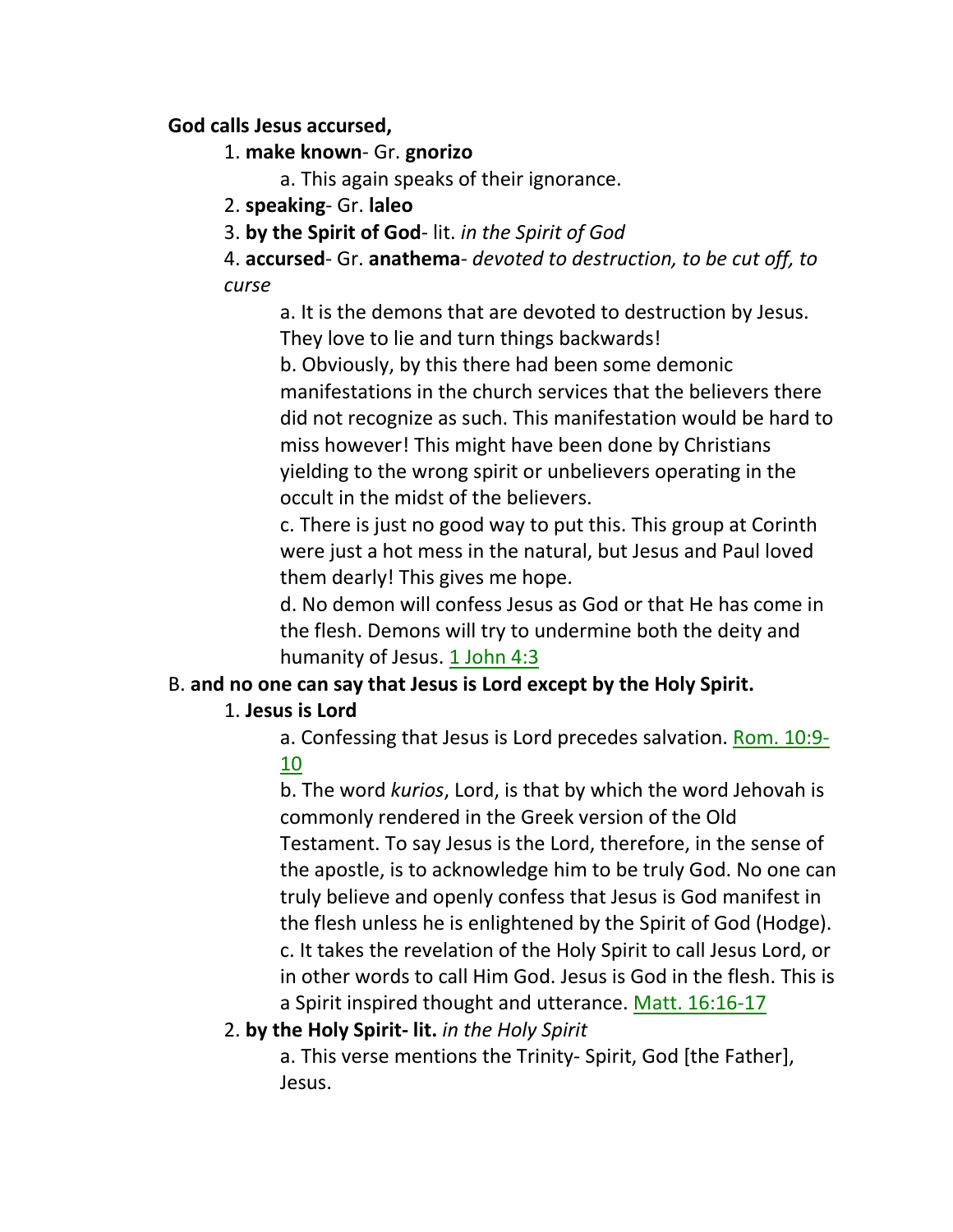b. The Holy Spirit glorifies Jesus. John 15:26, John 16:14 He does not curse Jesus!

### 4. **There are diversities of gifts, but the same Spirit.**

### A. **There are diversities of gifts,**

1. **diversities**- Gr. **diairesis**- *division, distribution, classification or separation*

a. The Corinthians were enamored by only one gift- tongues. There were more gifts than just tongues.

## 2. **gifts-** Gr. **charisma**- *gifts of grace, an undeserved benefit.*

a. These categories of giftedness are not natural talents, skills, or abilities, such as are possessed by believers and unbelievers alike. They are sovereignly and supernaturally bestowed by the Holy Spirit on all believers (1Co 12:7, 1Co 12:11), enabling them to spiritually edify each other effectively and thus honor the Lord. -MacArthur

### B. **but the same Spirit**

## 1. **same Spirit**

a. It was common to have different demon spirits give different spiritual manifestations in the Corinthian's pagan past. Paul wanted them to know that there were not different spirits that gave different spiritual manifestations in their Christian services, but it was the one same Holy Spirit that gave and directed them all. Heb. 2:4 They were given by the one Holy Spirit to uplift Jesus and edify the saints.

b. The Holy Spirit governs when and what gifts are given to what individual.

## 5. **There are differences of ministries, but the same Lord.**

## A. **There are differences of ministries,**

1. **differences-** Gr. **diairesis**- *division, distribution, classification or separation*

a. God is a God of variety. Just look around in nature. Praise God for variety! Variety is a spice of life.

b. Differences should promote appreciation and working together, but they often gender jealousy, strife, and pride when the flesh is in control.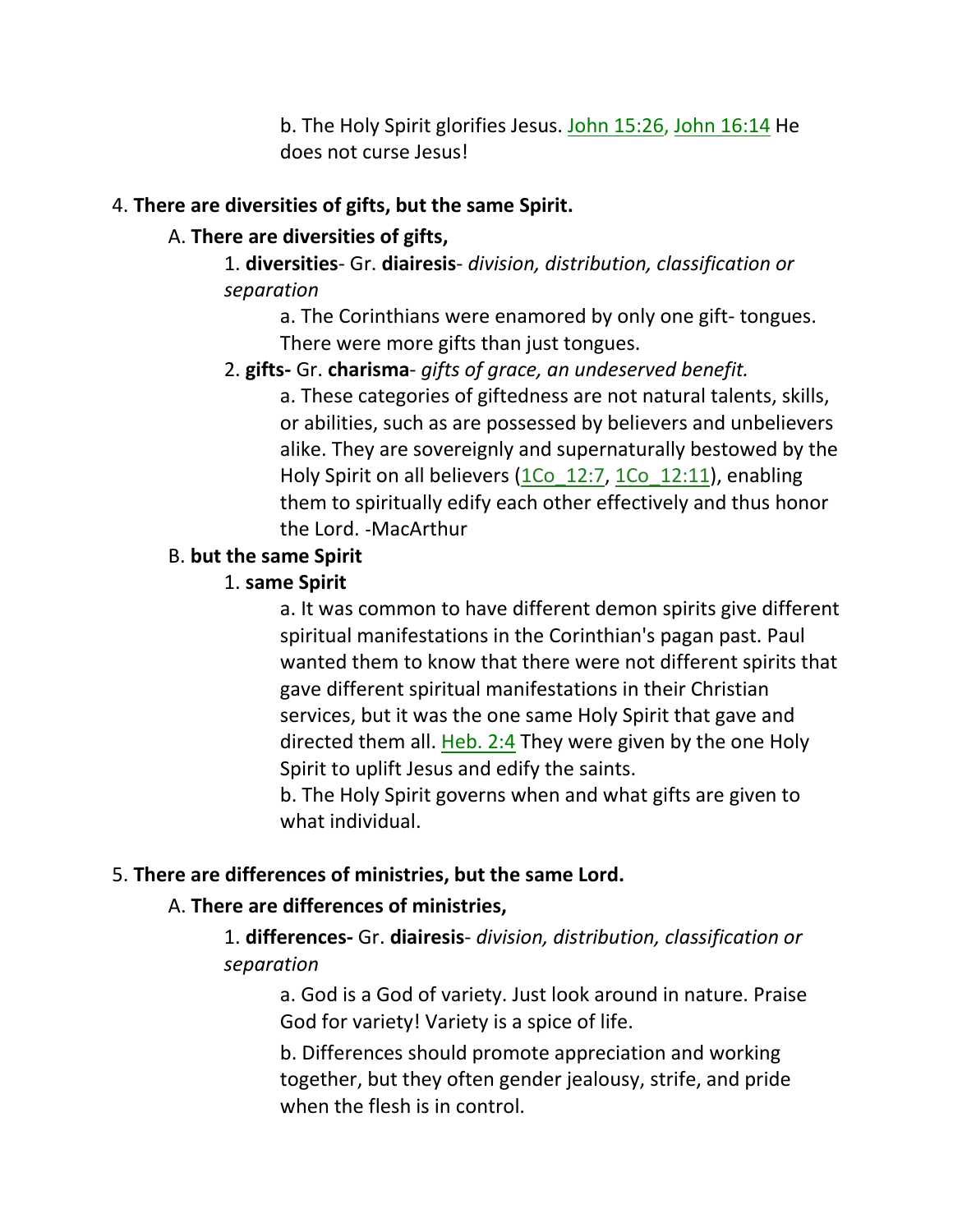### 2. **ministries-** Gr. **diakonia**- *service*

a. These are found in Eph. 4:11 & Rom. 12:6-8

### B. **but the same Lord**

### 1. **same Lord**

a. In the pagan world different things were governed by different deities. Such as the sun, moon, and stars all had different deities allegedly controlling them. Paul wanted to let the Corinthians know that Jesus was the only one giving and overseeing the different ministries in the body of Christ. The different ministries can be found in Eph. 4:11 and Rom. 12:6-8. The ministries in Ephesians are the equipping ministries that equip the body of Christ to do the work of the ministry. The ministries in Romans 12 are the body ministries which are occupied by the body of Christ. These are equipped by the equipping ministries in Ephesians 4. Together there are 12 ministries. Twelve is the number of administration in the Bible. Jesus administers the body of Christ by the 12 ministries of Ephesians 4 and Romans 12.

### 6. **And there are diversities of activities, but it is the same God who works all in all.**

## A. **And there are diversities of activities,**

1. **diversities**- Gr. **diairesis**- *division, distribution, classification or separation*

### 2. **activities**- Gr. **energema**- *workings, effects*

a. There are different ways each spiritual gift can operate. For instance the Word of Knowledge can operate in different ways in different people.

b. There are different ways each ministry can operate. For instance you can have two pastors and how they operate in their ministry is quite different.

### B. **but it is the same God who works all in all**

### 1. **same God**

- a. God the Father
- b. In verses 4-6 we see the Trinity at work in the church. The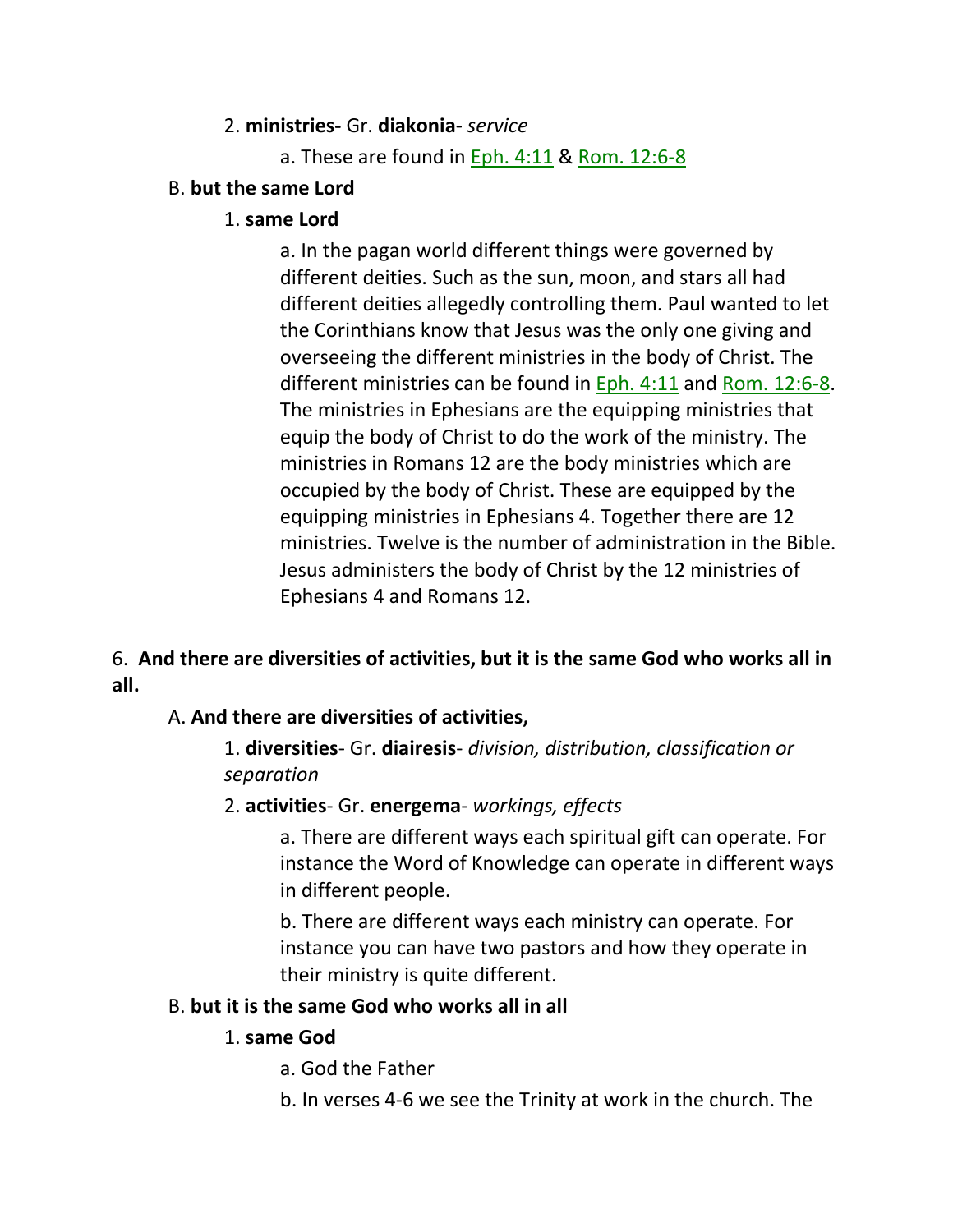Spirit governs the gifts- vs. 4, The Lord Jesus governs the ministries in the church- vs. 5, and God the Father blends the gifts into the ministries as He sees fit. Vs. 6 All three members of the Godhead work in unity within the Church.

### 2. **works**- Gr. **energeo**

3. **all in all**

a. God works all the gifts into all the ministries.

### 7. **But the manifestation of the Spirit is given to each one for the profit** *of all:*

A. **manifestation**- Gr. **phanerosis**- *a manifestation, a making visible or observable, active exhibition*

1. Normally we refer to the *gifts* of the Holy Spirit. We can also call them the *manifestations* of the Holy Spirit.

2. The Holy Spirit is everywhere at all times. However, He is not in observable and in active exhibition at all times. He will manifest Himself in the spiritual gifts as He wills. This is not just in church services, but also in our daily lives to minister to others.

### B. **given**- Gr. **didomi**

### C. **each one**

1. Each Christian that is baptized in the Holy Spirit is given a manifestation of the Holy Spirit to profit others with.

2. The Holy Spirit can manifest any of his gifts in an individual, however, each one will be given one gift or manifestation that will operate more predominately in them.

### D. **profit**- Gr. **sumphero**

1. There is a specific reason the Spirit gives His gifts. It is not for us to profit by them. It is for others to profit by them. They are not for us, but for others.

2. It is possible to operate in the gifts for one's own selfish purposes. For instance someone can use the word of knowledge to impress others and demand money for using the gift. This is the misuse of the gifts.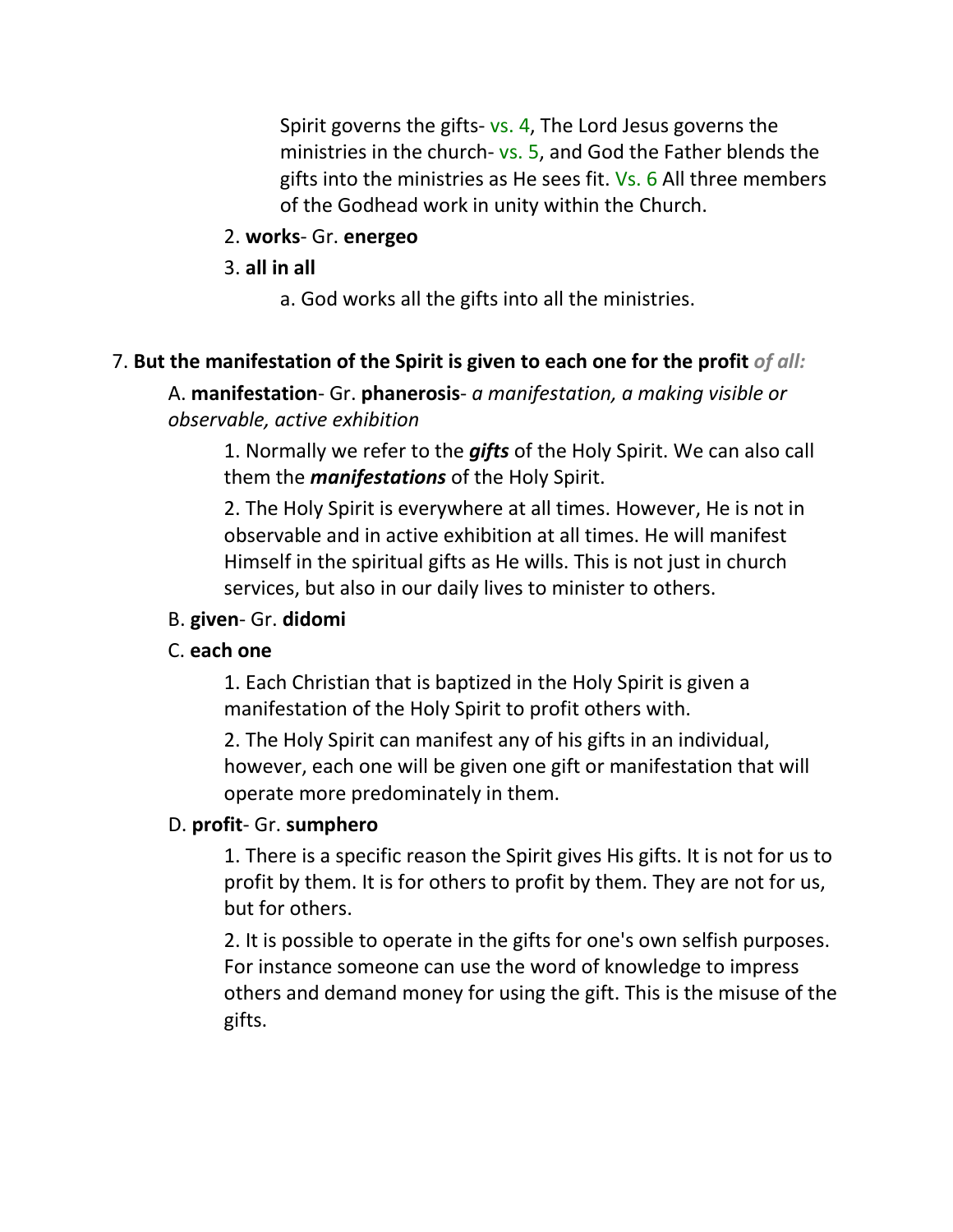8. **for to one is given the word of wisdom through the Spirit, to another the word of knowledge through the same Spirit,**

### A. **for to one is given the word of wisdom through the Spirit,**

#### 1. **to one**

a. This means that not all individuals will operate in this gift.

### 2. **given**- Gr. **didomi**

a. This gift is just that- a gift!

b. The gifts of the Spirit are not given based upon merit or personal holiness. Someone can be carnal as all get out and still operate in the gifts of the Spirit. It is deceptive to think you are mature or your carnal lifestyle is ok with God if you are used by God in the gifts.

c. Paul said the Corinthians did not come behind in any gift, but he also called them carnal, babes in Christ. 1 Cor. 1:7, 1 Cor. 3:1

### 3. **word**- Gr. **logos**

a. This means you will be given a portion of God's wisdom, not the entirety of it.

## 4. **wisdom**- Gr. **sophia**

a. This gift is the divine insight into the future purposes and plans of God. This gift deals with the future and the Word of Knowledge deals with the present and the past.

b. This gift often is confused with prophecy because in the OT prophecy contained revelation about the future. NT prophecy does not have the future connected to it in itself. We will see this when we get to the gift of prophecy coming up. It is possible to have the Word of wisdom added to prophecy. Then there is a future element added to prophecy.

c. An example of this is Paul knowing from the Lord that he would make it through shipwreck and land upon a certain island. Acts 27:26

5. **through the Spirit**- lit. *according to the Spirit*

## B. **to another the word of knowledge through the same Spirit**

1. **to another**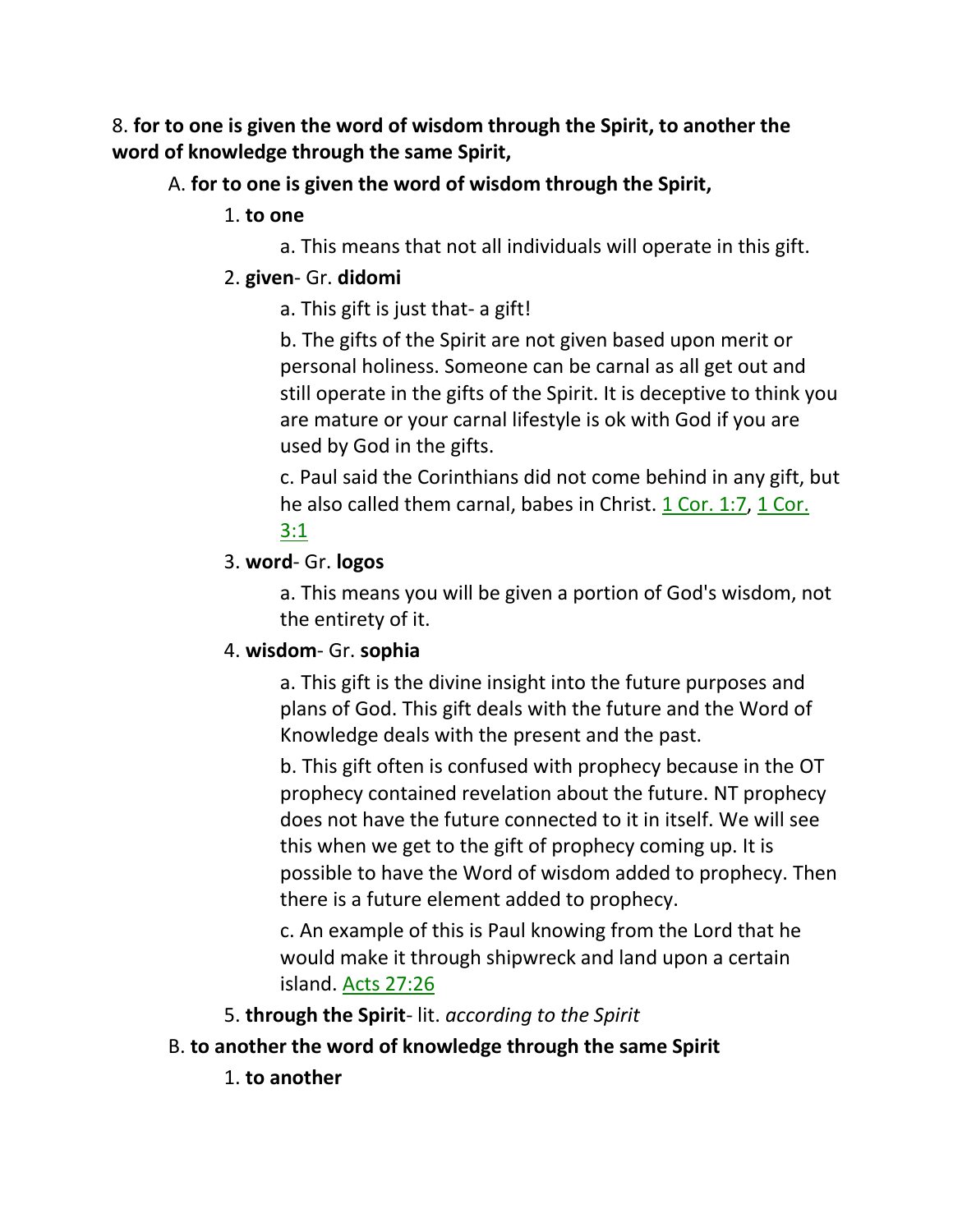a. This means that not all individuals will operate in this gift.

### 2. **word**- Gr. **logos**

a. This is not all the knowledge available, but a piece of knowledge.

### 3. **knowledge**- Gr. **gnosis**

a. This is natural knowledge that is supernaturally given.

b. This gift allows you to know a fact or facts about the present or the past.

c. An example of this was Peter knowing the true motive of Ananias and Sapphira. Acts 5:4

### 4. **same Spirit**

a. Again, the pagans believed in many spirits who communicated differently. Paul is saying all the different manifestations in the church are by the one Spirit of God.

## 9. **to another faith by the same Spirit, to another gifts of healings by the same Spirit,**

## A. **to another faith by the same Spirit,**

### 1. **faith**- Gr. **pistis**- *assurance, persuasion*

a. This is not natural faith, like when we exhibit when we sit down on a chair, and believe it will hold us up.

b. This is not the measure of faith given to each believer. Rom. 12:3

c. This is a special faith for a moment in which we are fully convinced of the outcome which God wills in the presence of great opposition.

d. Peter demonstrated the gift of faith to walk upon the water. It was in the face of great opposition in the fact no man [other than Jesus] had ever done it, and there was a wild storm blowing that was whipping the water all around.

### 2. **same Spirit**

a. This is repeated to accentuate the difference of Christianity to their pagan past where different spirits ruled over different things. There is only one God and one Spirit.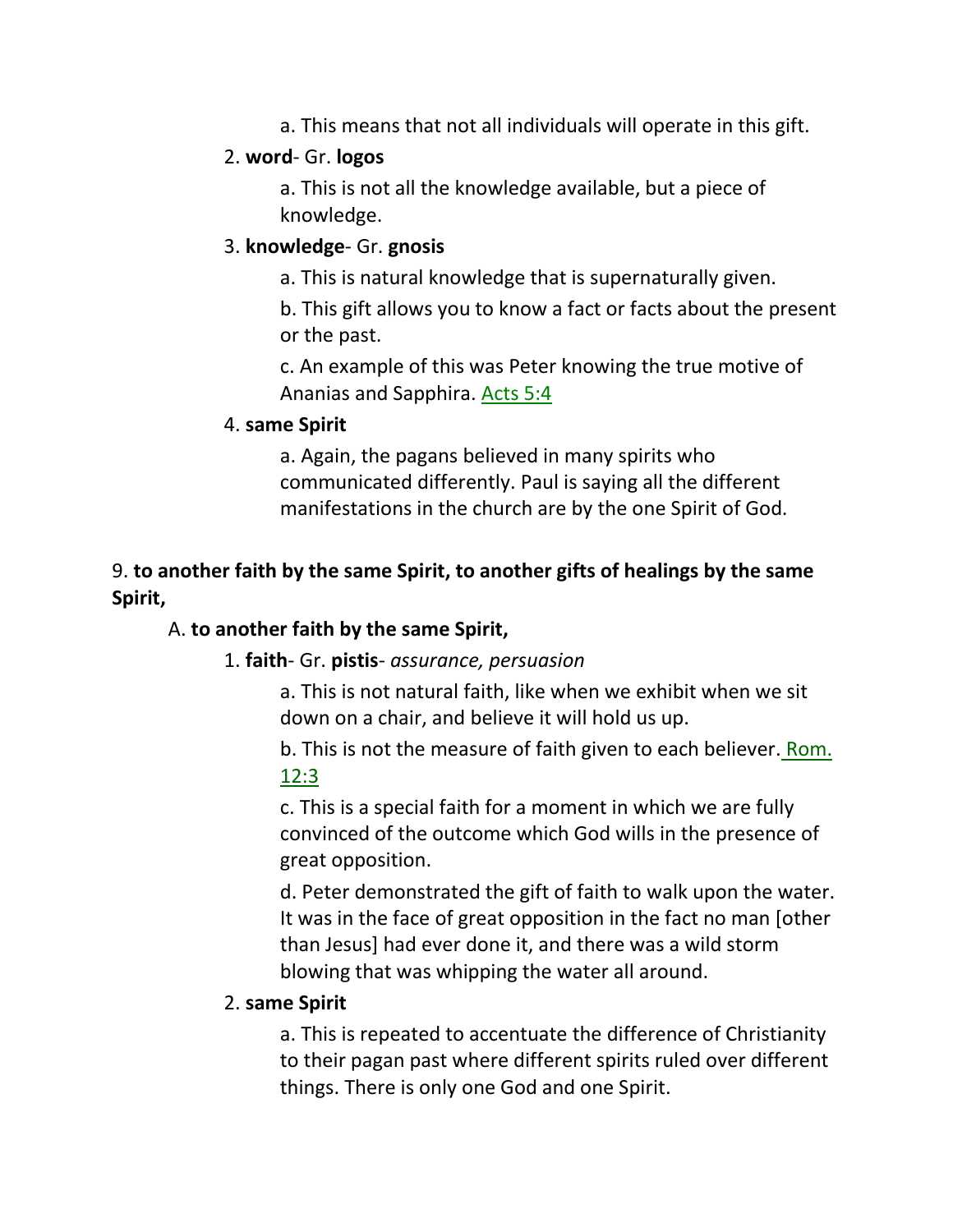### B. **to another gifts of healings by the same Spirit**

## 1. **gifts**- Gr. **charisma**- *gifts of grace*

a. This reveals that healings from God are not deserved or merited by us. We can't be holy enough to deserve receiving healing. Also you operate in this gift not because of our personal holiness, but by faith in the name of Jesus. Acts 3:12- 13

### 2. **healings**

a. Notices that both the words gifts and healings are plural.

b. Often those who operate in this gift will operate more in certain kinds of healings than others. For instance one may have a strong anointing to see certain diseases healed or a part of the body healed.

c. This is not the natural healing process that God put within each human body. They are supernatural healings.

d. This gift was demonstrated when Peter healed the man at the gate beautiful. Acts 3

### 3. **same Spirit**

a. Again, this is repeated for emphasis.

10. **to another the working of miracles, to another prophecy, to another discerning of spirits, to another** *different* **kinds of tongues, to another the interpretation of tongues.** 

## A. **to another the working of miracles,**

### 1. **to another**

a. This is repeated over and over in speaking of the gifts to show that not all people operate in the same gifts. We all need each other to provide the fulness of the ministry of the Spirit.

### 2. **working**- Gr. **energema**

### 3. **miracles**- Gr. **dunamis**- *power*

a. This gift is when the laws of nature are suspended or overridden for God's purposes.

b. Raising the dead is a demonstration of the working of miracles.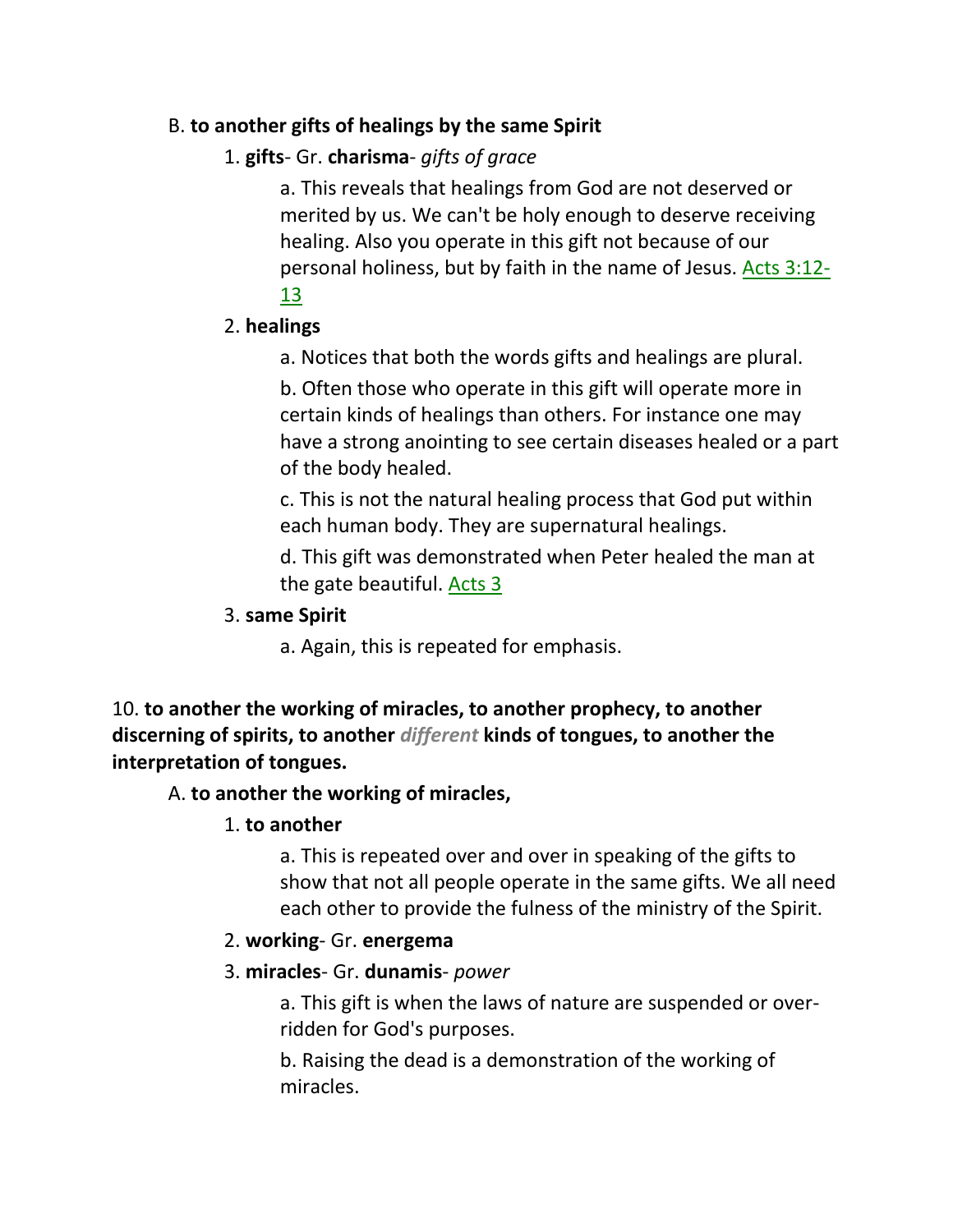c. Stephen, Philip, and Paul worked miracles in the book of Acts.

### B. **to another prophecy,**

### 1. **prophecy**- Gr. **propheteia**- *forth telling*

a. The simple gift of prophecy in the NT does not have foretelling to it. It is forth telling. This gift is inspired utterance that exhorts, comforts, and edifies. 1 Cor. 14:3

b. However, prophecy is like a car that can have different passengers in it. Other gifts will often accompany this gift such as the Word of Knowledge or Word of Wisdom.

### C. **to another discerning of spirits,**

### 1. **discerning**- Gr. **diakrisis**- *a distinguishing, discerning, judging*

### 2. **spirits**- Gr. **pneuma**

a. This gift enables you to distinguish what spirit is operating at a certain time. In some cases this gift allows you to see in the spirit realm to see what spirit is operating.

b. Paul operated in this gift in Philippi with the girl possessed by a spirit. Acts 16:18

### D. **to another different kinds of tongues,**

### 1. **different kinds**- Gr. **genos**- *family, kindred, lineage*

a. Just like there are different kindred and tribes of humanity there are different kindred and tribes of tongues. Some are natural languages and some are heavenly. 1 Cor. 13:1

### 2. **tongues**- Gr. **glossa**

a. These are tongues to be used in the church service which must be interpreted for the church body. They are not speaking of our private prayer language that comes with the baptism in the Holy Spirit. This is for every believer. Acts 2:39 You can operate in your private prayer language when you want. It is as you will. 1 Cor. 14:15 However, the nine gifts [or manifestations] of the Spirit listed here operate as the Spirit wills, not when you will. [See the next verse] This proves that your private prayer language is not the same as the gift of tongues to be used in the church service. These need to be interpreted. You prayer language can be but does not have to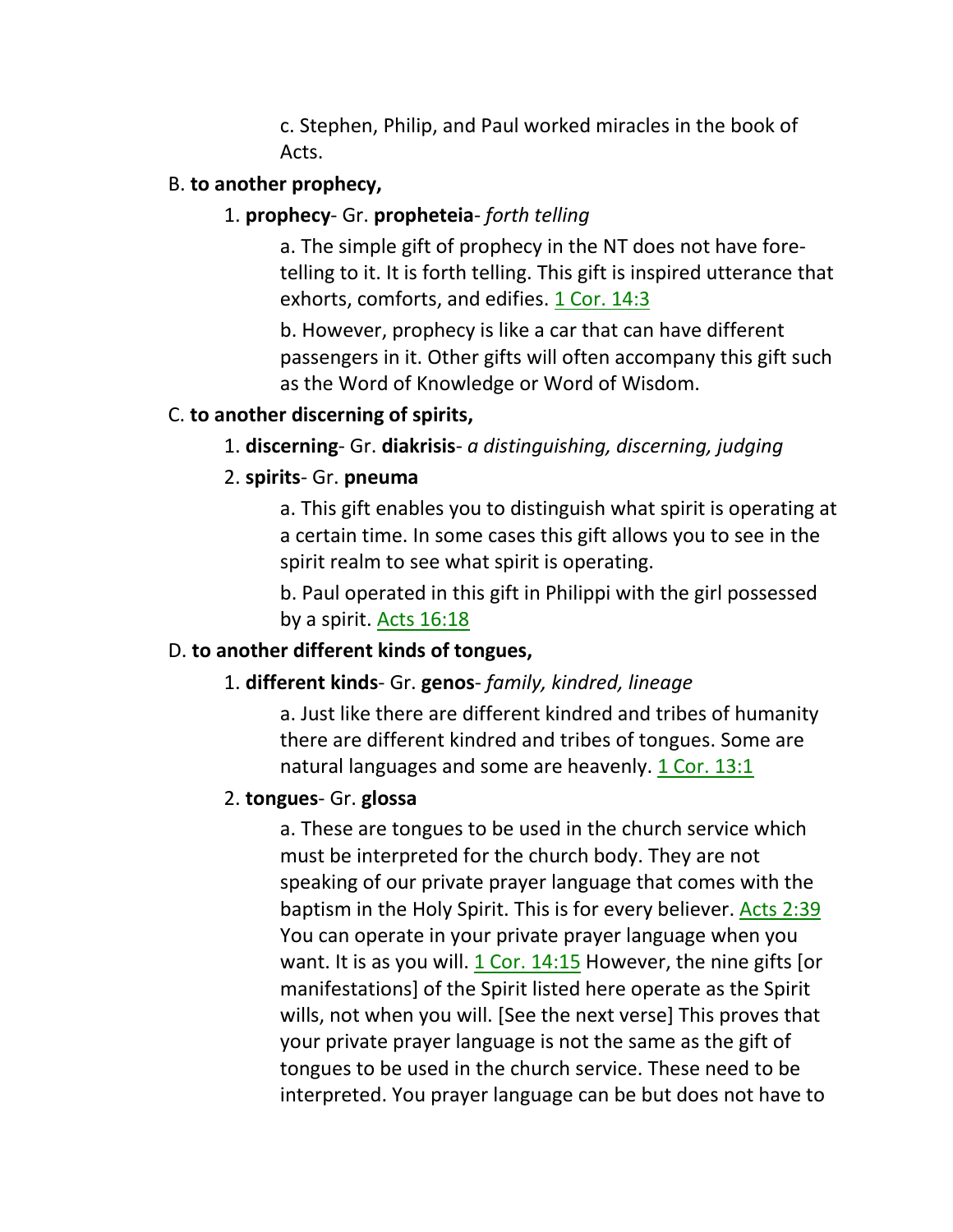be.

## E. **to another the interpretation of tongues**

1. **interpretation**- Gr. **hermeneia**- *interpretation, explanation*

a. This gift is not the **translation** of tongues. It is the **interpretation** of tongues. An interpretation gives the general message of what was spoken in tongues.

11. **But one and the same Spirit works all these things, distributing to each one individually as He wills.** 

### A. **But one and the same Spirit works all these things,**

1. **one**

a. Paul is clear throughout this chapter that there is only one spirit that is responsible for each and every spiritual manifestation. Again, he does this because of the polytheistic culture that the Corinthians grew up in. They grew up believing that a multitude of spirits were responsible for all they saw and experienced.

### 2. **the same**

a. Again this is repeated for the same re-emphasis.

## 3. **works**- Gr. **energeo**

a. The God-head works! I think today in our Grace movement some think that work is a dirty four letter word. God worked in creation and then rested. Man fell into sin and God went back to work to bring about His redemptive plan. Jesus then came and worked that plan of redemption. Now, after Jesus was been exalted to the right hand of the Father and is resting there, the Spirit has been sent to earth and is now working in the world and in the church. We are to work as well empowered by the Spirit that works in us! Phil. 2:12-13

## B. **distributing to each one individually as He wills.**

1. **distributing**- Gr. **diaireo**- *to take from, divide, partition, apportion, assign*

## 2. **each one individually-** Gr. **hekastos idios**

a. No Christian is left out when it comes to the gifts of the Spirit.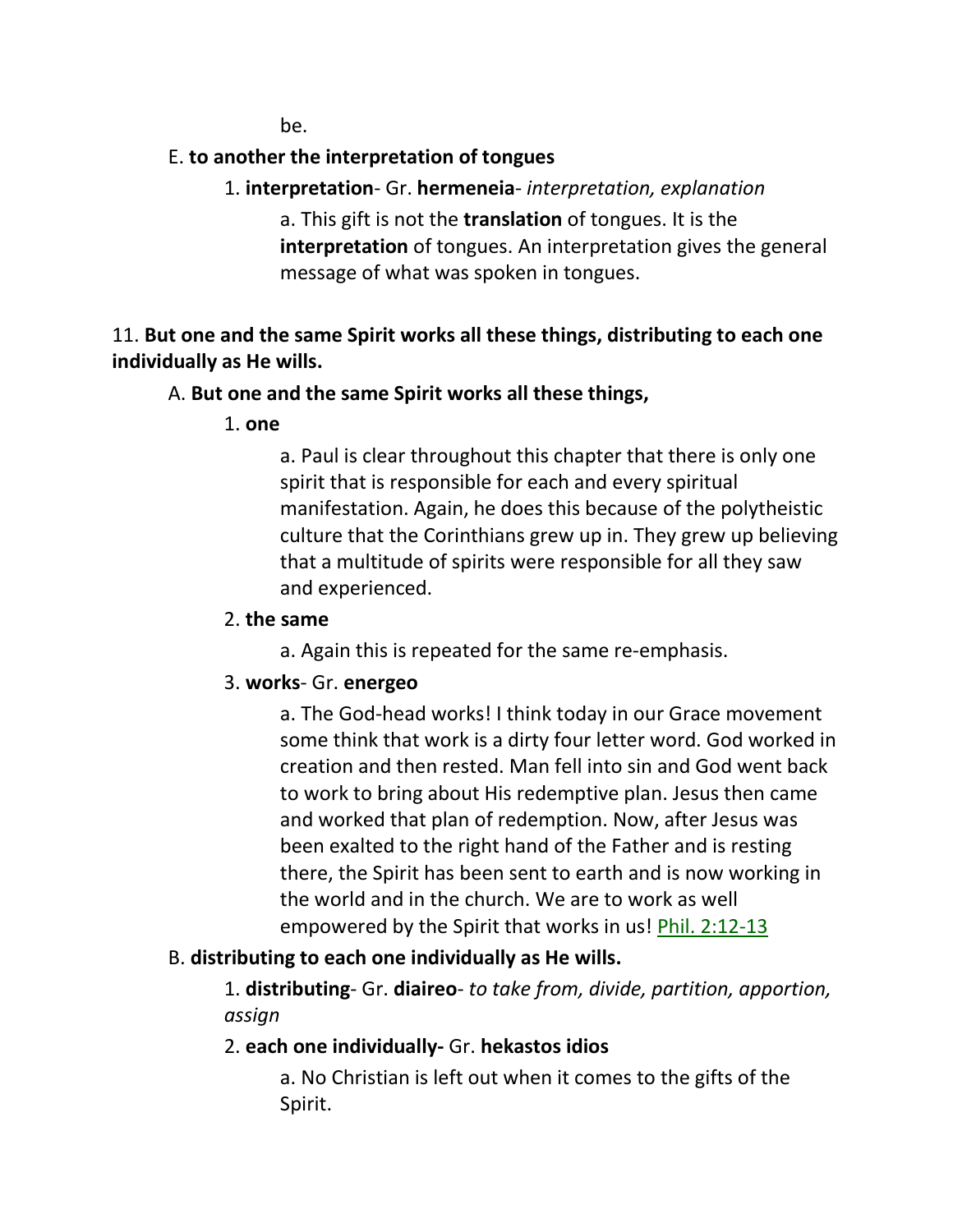b. God sees us as a body as a whole, but also sees each one of us individually. We need to keep this divine tension in our lives. We have our own personal relationship with God but we also have a corporate relationship with each other and with God as well. Isolating as a Christian is not a good thing.

### 3. **wills**- Gr. **boulomai**- *to resolve or determine*

a. We don't operate in the gifts of the Spirit as we will, but they operate as the Spirit wills. We don't turn on and turn off the gifts of the Spirit like a water faucet.

b. However, on the other hand this does not mean that the gifts will automatically work through you without your cooperation. You must cooperate with the Spirit by exercising your faith and releasing them. Rom. 12:6 You can quench the Spirit by refusing to yield to the Spirit's leading.

### 12. **For as the body is one and has many members, but all the members of that one body, being many, are one body, so also** *is* **Christ.**

### A. **For as the body is one and has many members,**

1. **body**- Gr. **soma**

### 2. **one**- Gr. **heis**

a. Paul addresses unity a number of times in this book. There was factions in this church that was not honoring to Christ and harmful to the members.

### 3. **many**- Gr. **polus**

a. Many people will be saved. Jesus said that broad is the way that leads to destruction and many will take it, but narrow is the way that leads to life and few will take it. Matt. 7:13-14 He was talking in **relation to the amount** of those who will be lost, few will be saved. However, just looking at those who are saved, there will be many.

#### 4. **members**- Gr. **melos**

### B. **but all the members of that one body,**

- C. **being many,**
- D. **are one body,**

1. Paul earlier in this letter pictures this with the loaf of bread at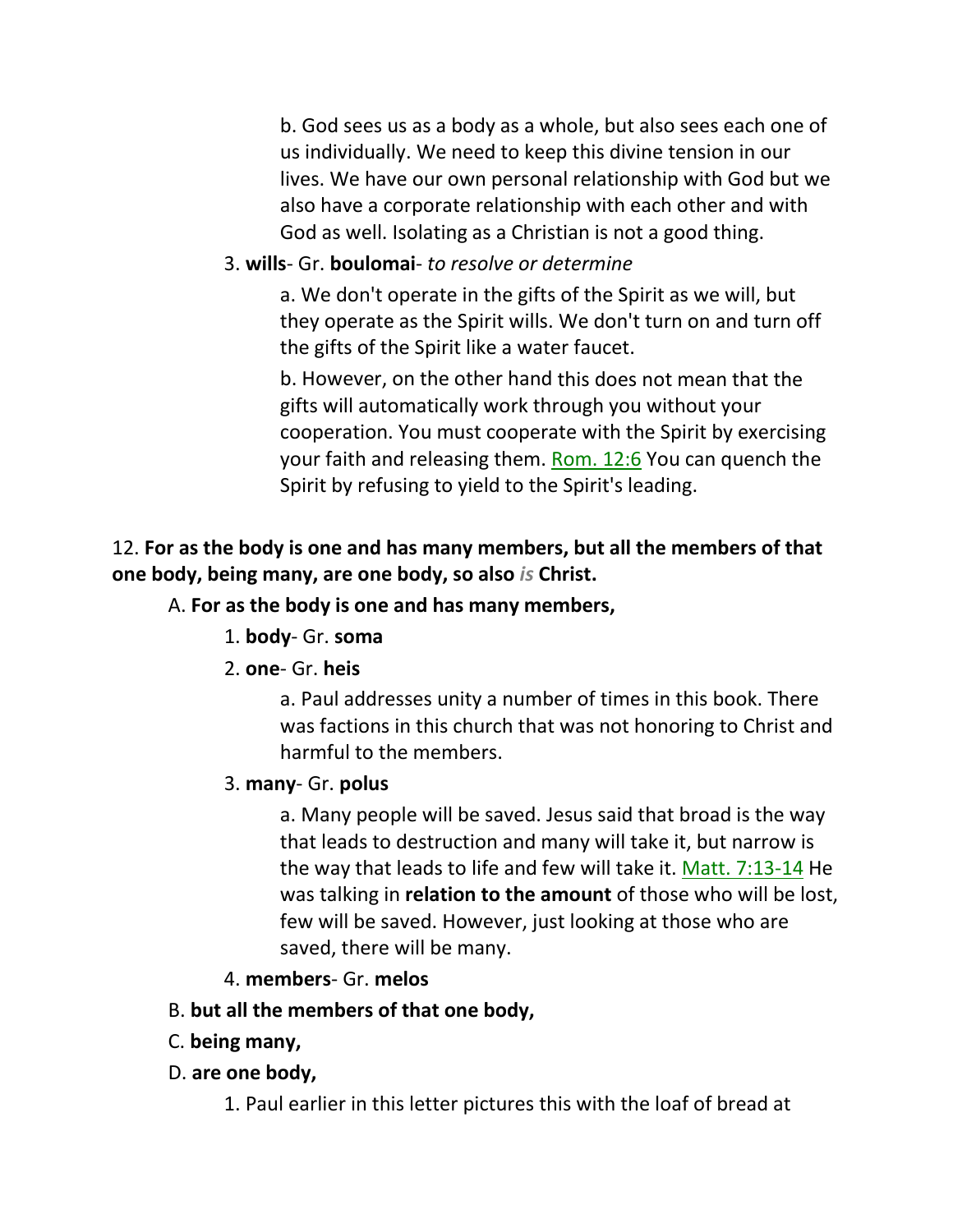communion. It takes many grains of wheat to make one loaf. It is same with the one body of Christ which is comprised of many members. 1 Cor. 10:17

#### E. **so also is Christ**

1. Christ is the head and the church is His body. He feels what we feel. Acts 9:4

## 13. **For by one Spirit we were all baptized into one body—whether Jews or Greeks, whether slaves or free—and have all been made to drink into one Spirit.**

### A. **For by one Spirit we were all baptized into one body**

### 1. **one Spirit**

a. In this chapter Paul mentions "one spirit" or the "same spirit" seven times. This goes against the polytheistic beliefs of the Greeks. Seven speaks of completion and perfection. The one Spirit of God does a complete and perfect work.

### 2. **baptized**- Gr. **baptizo**- *to dip or immerse*

a. In Ephesians, Paul says there is one baptism. Eph. 4:5 This is the baptism he is referring to. There is one baptism into Christ.

### 3. **one body**

a. This baptism has been confused with the baptism in the Holy Spirit. They are not the same! Each one is distinct. In the two baptisms the agent who does the baptizing and who is being baptized into is different.

b. In the baptism in the Holy Spirit, Jesus does the baptizing and the Spirit is who we are baptized into. Matt. 3:11 In this present verse in 1 Corinthians it speaks of being baptized into Christ. In the baptism into Christ, the Spirit does the baptizing and Christ is the person being baptized into.

## B. **whether Jews or Greeks,**

1. **Jews**- Gr. **Ioudaios**

## 2. **Greeks**- Gr. **Hellen**

a. The three categories of mankind are mentioned in this verse. "One body" is the church, Jews, and Gentiles. 1 Cor. 10:32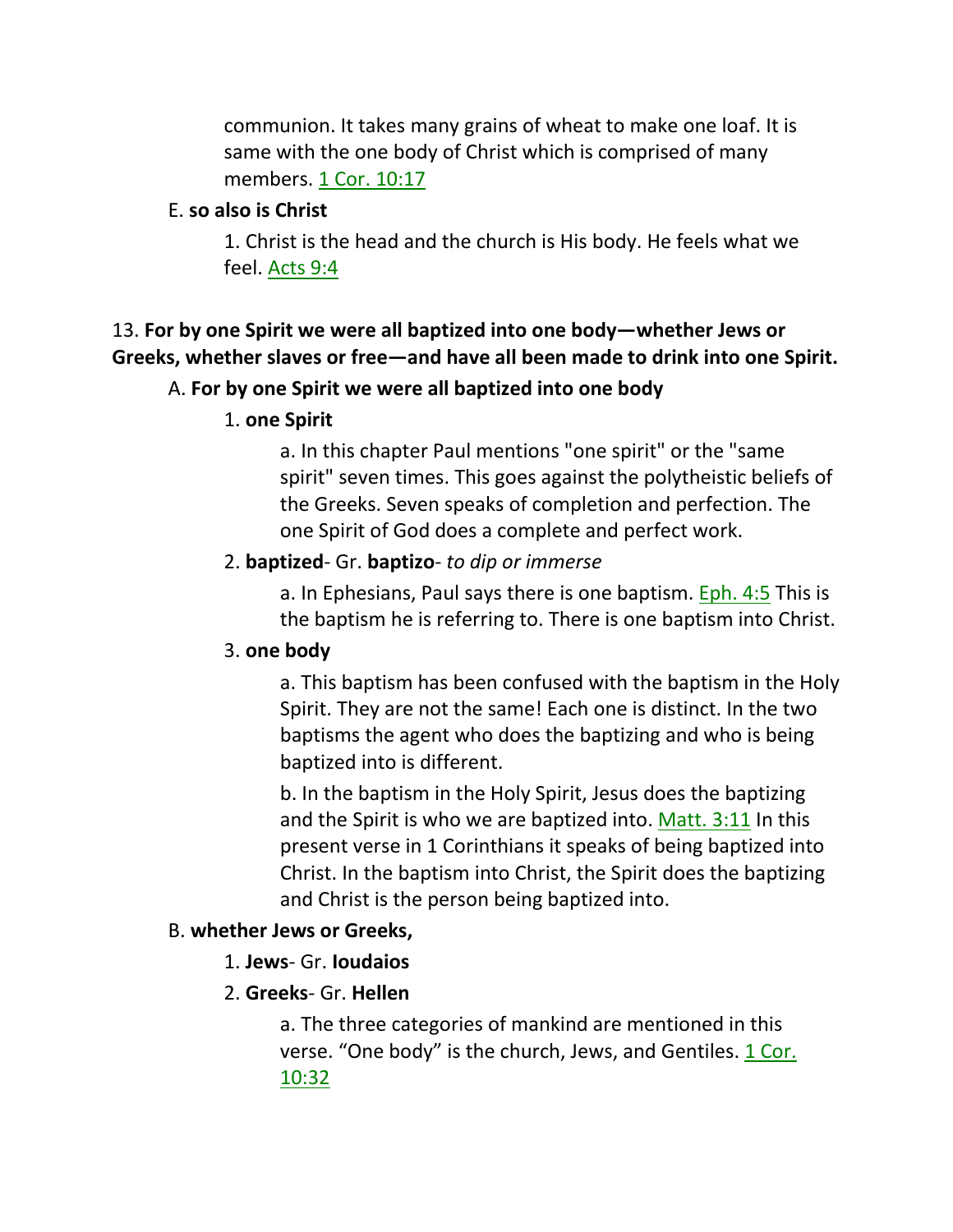b. In Christ there is neither Jew or Gentile. Gal. 3:28 The church is the new creation.

### C. **whether slaves or free**

1. **slaves**- Gr. **doulos**

2. **free**- Gr. **eleutheros**

a. In Christ there is neither slave or free. Gal. 3:28

## D. **and have all been made to drink into one Spirit**

1. **made to drink**- Gr. **potizo**- *to receive drink*

a. Jesus gives us drink that will forever quench our spiritual thirst. This water springs up to eternal life! John 4:14

2. **Spirit**

## 14. **For in fact the body is not one member but many.**

- A. **body** Gr. **soma**
	- 1. Paul hits unity from many angles in this book.
- B. **member** Gr. **melos**
- C. **many** Gr. **polus**

## 15. **If the foot should say, "Because I am not a hand, I am not of the body," is it therefore not of the body?**

## A. **If the foot should say,**

1. **foot**- Gr. **pous**

a. This is a member that does not get much exposure. We put our feet in socks and stuff them in shoes. They are not the prettiest to look at. We hide them. However, try to get along without your feet!

b. Here we have a non-visible member jealous of one that is visible- the hand. The tendency of a member like this is to withdraw and not get involved thinking they don't matter. They do matter! The feet matter!

c. These are support roles in the church that get little recognition or visibility. God sees you if you are in an unseen role. He will bless you and promote you.

d. If the unseen roles don't do their job, then it will quickly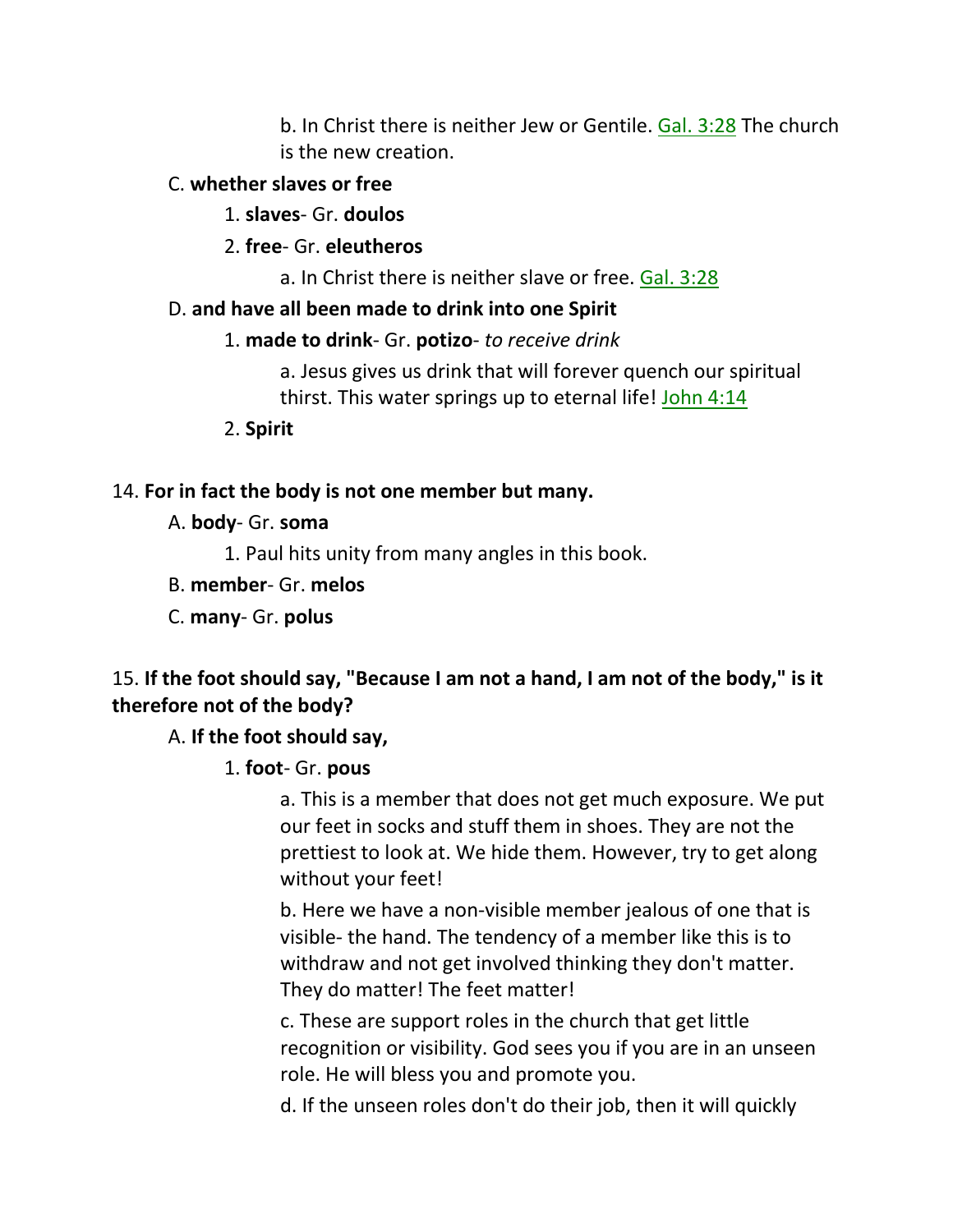become visible and those on the platform are hindered from performing their function. If no one is in the sound booth, I don't care how anointed of a teacher you are it won't do any good if people can't hear you!

e. God rewards us not based upon our visibility but our faithfulness to what He has called us to do. Matt. 25:21

#### 2. **say**- Gr. **epo**

a. It would really be strange if your foot starting talking! In the natural feet don't speak, however, in the body of Christ all members have a say and have important input to share.

b. Pastors should listen to the input from all their members, not just from those in visible roles.

c. Pastors should also give special recognition to the roles that normally don't get it. 1 Cor. 12:23

### B. **Because I am not a hand,**

### 1. **hand**- Gr. **cheir**

a. The hand is visible. We decorate the hand with rings and women put on nail polish to make them pretty and presentable. The hand is always visible when it operates. This would correlate to roles that are platformed like preachers, teachers, and music ministry.

b. These roles should not become puffed up and look down on the less visible roles thinking they are less important than them. Which would you choose to do without- your hand or foot? I wouldn't want to make that choice! They both are vital.

### C. **I am not of the body,**

#### 1. **body**

a. It just hurts the entire body when a member of it withdraws and does not do their function.

### D. **is it therefore not of the body?**

1. Just because you declare you are leaving the body does not mean you can actually leave the body. You are still in the body but you are a non-functioning member. If you heart says, "I am leaving the body" it can't get out. It can shut down, but not leave. You declaring you are leaving might seem harmless, but it actually hurts the body when you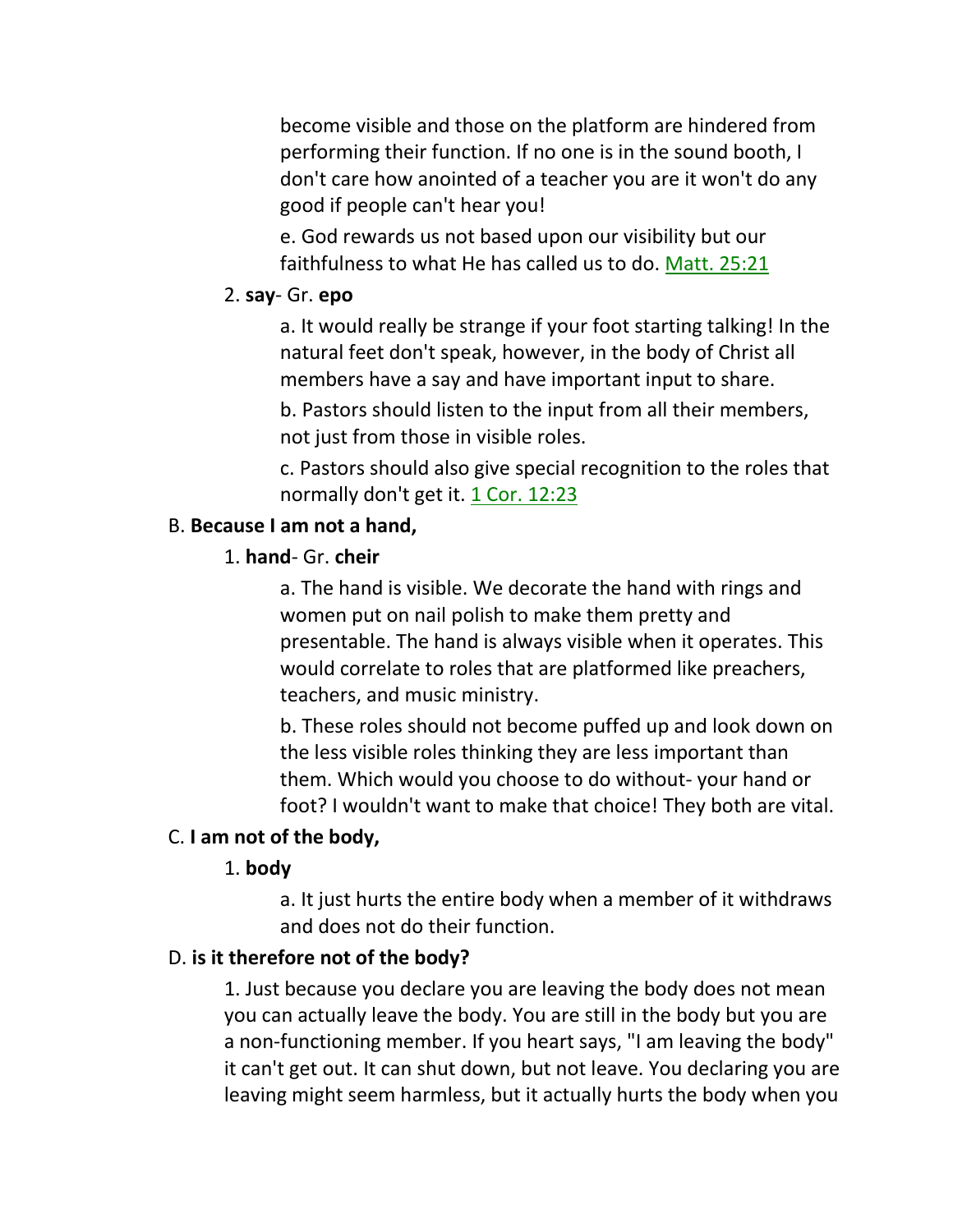shut down and don't provide what you were created to provide for the body. This is a serious matter just like if an organ of your body just shut down and stopped functioning.

## 16. **And if the ear should say, "Because I am not an eye, I am not of the body," is it therefore not of the body?**

#### A. **And if the ear should say,**

#### 1. **ear**- Gr. **ous**

a. We have the same situation as in the previous verse. You have a less visible member jealous of one that is very visible.

b. Ears are not attractive. We either try to spruce them up by putting jewelry on them or have hair hang down over them.

c. The ear is a role in the church that does not get much attention but it is very needed. Which would you choose to lose? Your eyesight or hearing? I don't want to make that choice! I need them both. They both are vital!

#### B. **Because I am not an eye,**

#### 1. **eye**- Gr. **opthalmos**

a. The eye is one of the most visible members of our body. Our eyes have beauty to them. We long to look into the eyes of those we love and admire them.

b. No one has deeply looked down someone's ear canal and lovingly said- I love you babe!

c. The eye again is a very visible role in the church that gets most of the attention.

#### C. **I am not of the body,**

1. Again, it is the tendency of less visible members to withdraw and not function like they should.

#### D. **is it therefore not of the body**

1. Just because you declare you have left the body, does not mean you have. It just means you shut down and are not providing anything to the body like you should. Again, this is a serious problem!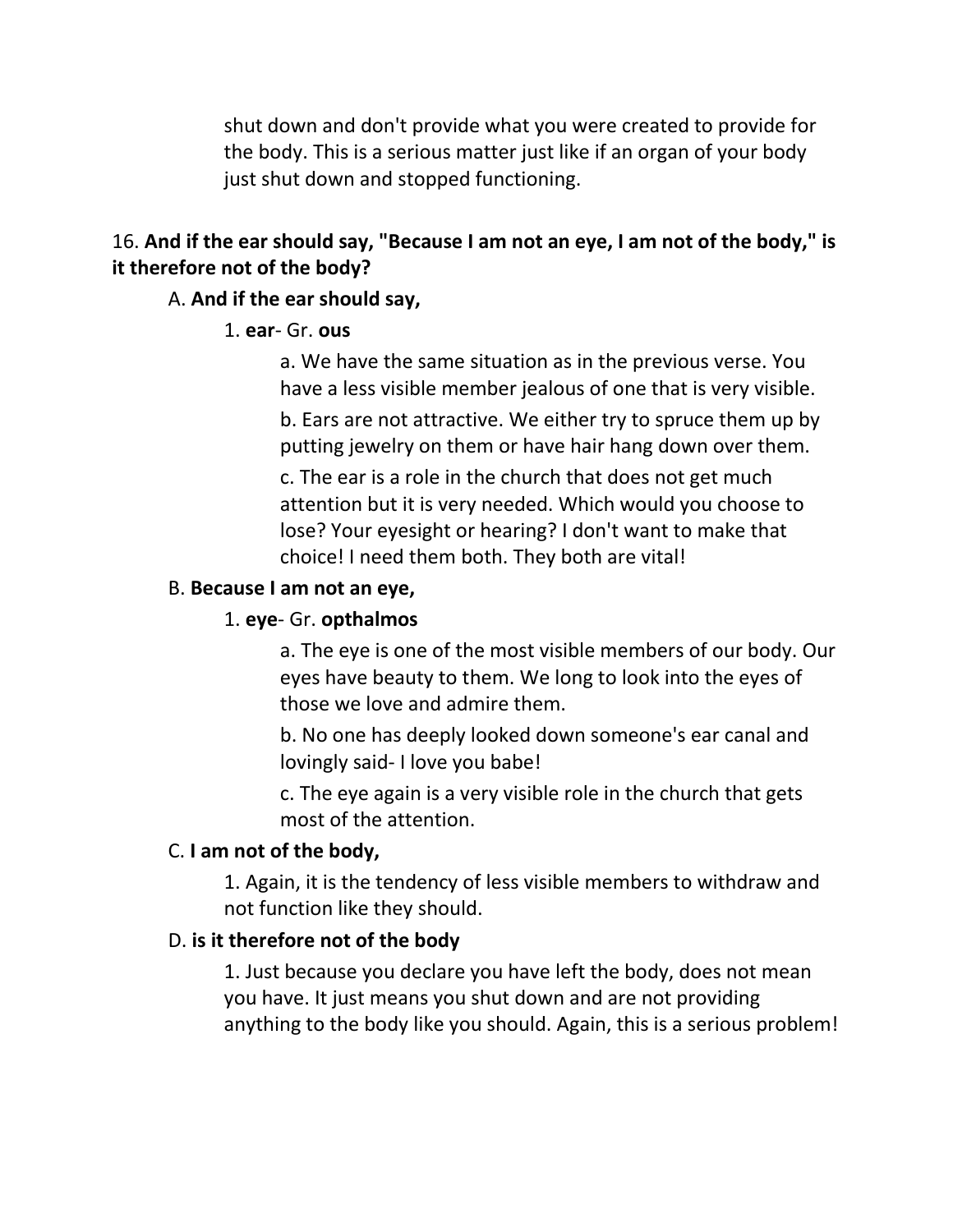## 17. **If the whole body** *were* **an eye, where** *would be* **the hearing? If the whole**  *were* **hearing, where** *would be* **the smelling?**

## A. **If the whole body were an eye,**

1. How you would you like to meet someone new, and they were just one huge eyeball? That would be really freaky! Without all the parts of the body in place and functioning we would just be one big freak!

### B. **where would be the hearing?**

1. How would you like to meet someone new, and they were just one huge ear? That would be really freaky! Again, without all the parts of the body in place and functioning we would just be one big freak!

### C. **If the whole were hearing,**

### 1. **hearing**- Gr. **akoe**

a. The ear speaks of position and hearing its function.

b. We all have a position in the body of Christ but also a function that goes with the position. In the NT people are not referred to by their position but by their function. For instance, you will never see Paul called, "The Apostle Paul" but you do see, "Paul, called to be an apostle". The focus is more on function than titles. Don't strive after titles. Just function where God put you and who you are will be evident for all to see.

### D. **where would be the smelling?**

### 1. **smelling**- Gr. **osphresis**

a. The nose speaks of position and smelling its function.

## 18. **But now God has set the members, each one of them, in the body just as He pleased.**

### A. **But now God has set the members,**

### 1. **set**- Gr. **tithemi**- *to place*

a. God is the master puzzle constructor. He knows where all the pieces fit so that the face of His Son will be seen clearly!

### 2. **members**- Gr. **melos**

- B. **each one of them,**
	- 1. **each one**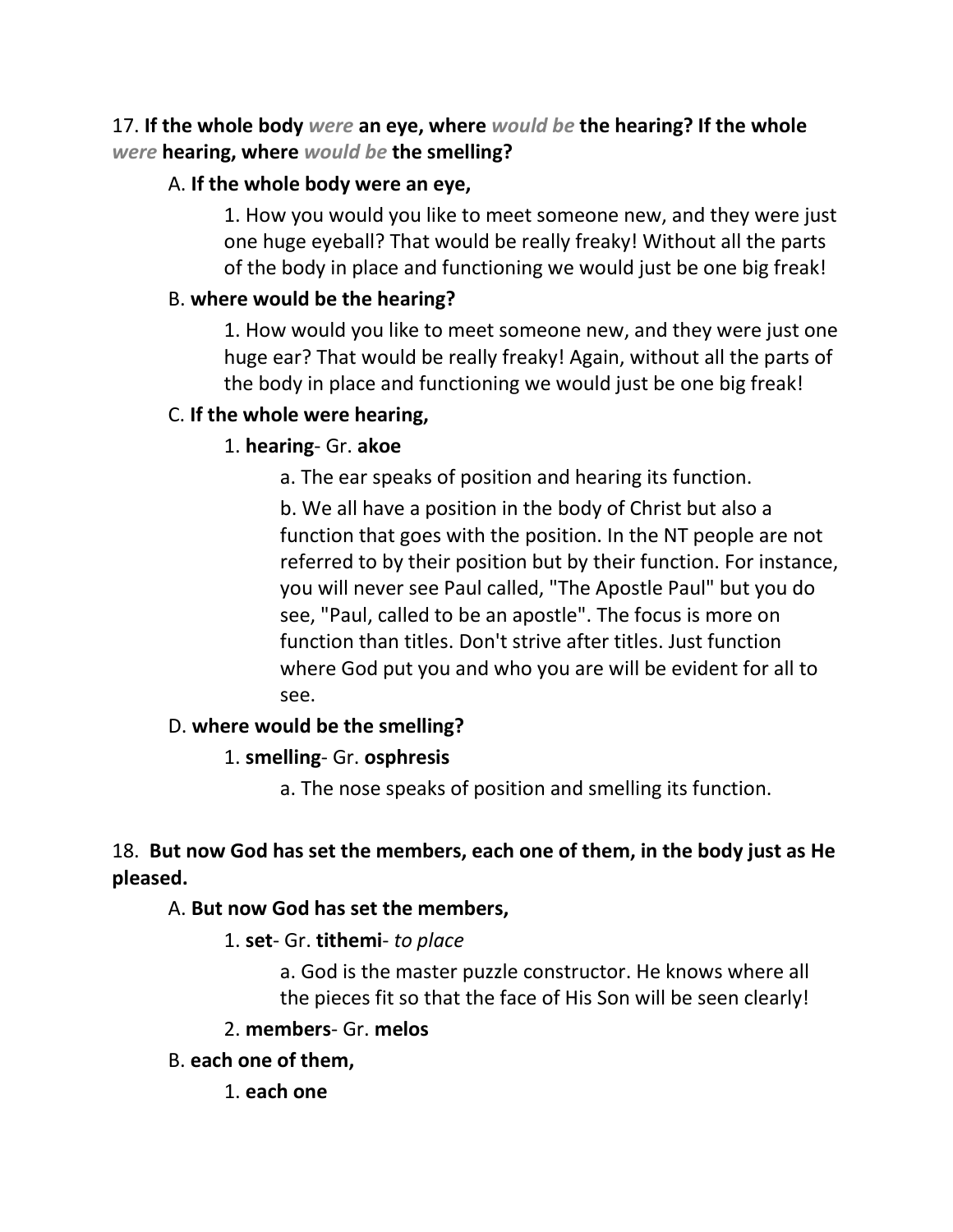a. Each person has a place to fit that is reserved just for them. There is not competition in the body of Christ. There is room for you!

### C. **in the body just as He pleased**

## 1. **pleased**- Gr. **thelo**

a. Just as an expert painter puts things on the canvas where it pleases him, so God does the same with us setting us into the body of Christ.

## 19. **And if they** *were* **all one member, where** *would* **the body** *be?*

### A. **And if they were all one member,**

1. Apparently everyone in Corinth wanted a visible and vocal position in the church. They all fought over being seen and heard. This just brought chaos.

## B. **where would the body be?**

1. Just one organ can't sustain life. We need all the parts of the body to work together for life to be possible in the body.

### 20. **But now indeed** *there are* **many members, yet one body.**

## A **But now indeed there are many members,**

1. At this point Paul is like a parent repeating himself over and over so that these children would learn it.

### B. **yet one body**

1. I don't know how many times Paul can bring home the same point to this group of people who were so disunited.

## 21. **And the eye cannot say to the hand, "I have no need of you"; nor again the head to the feet, "I have no need of you."**

## A. **And the eye cannot say to the hand,**

1. **eye**

a. This is a visible member fighting with another visible member for predominance.

### 2. **hand**

a. This is a visible member fighting with another visible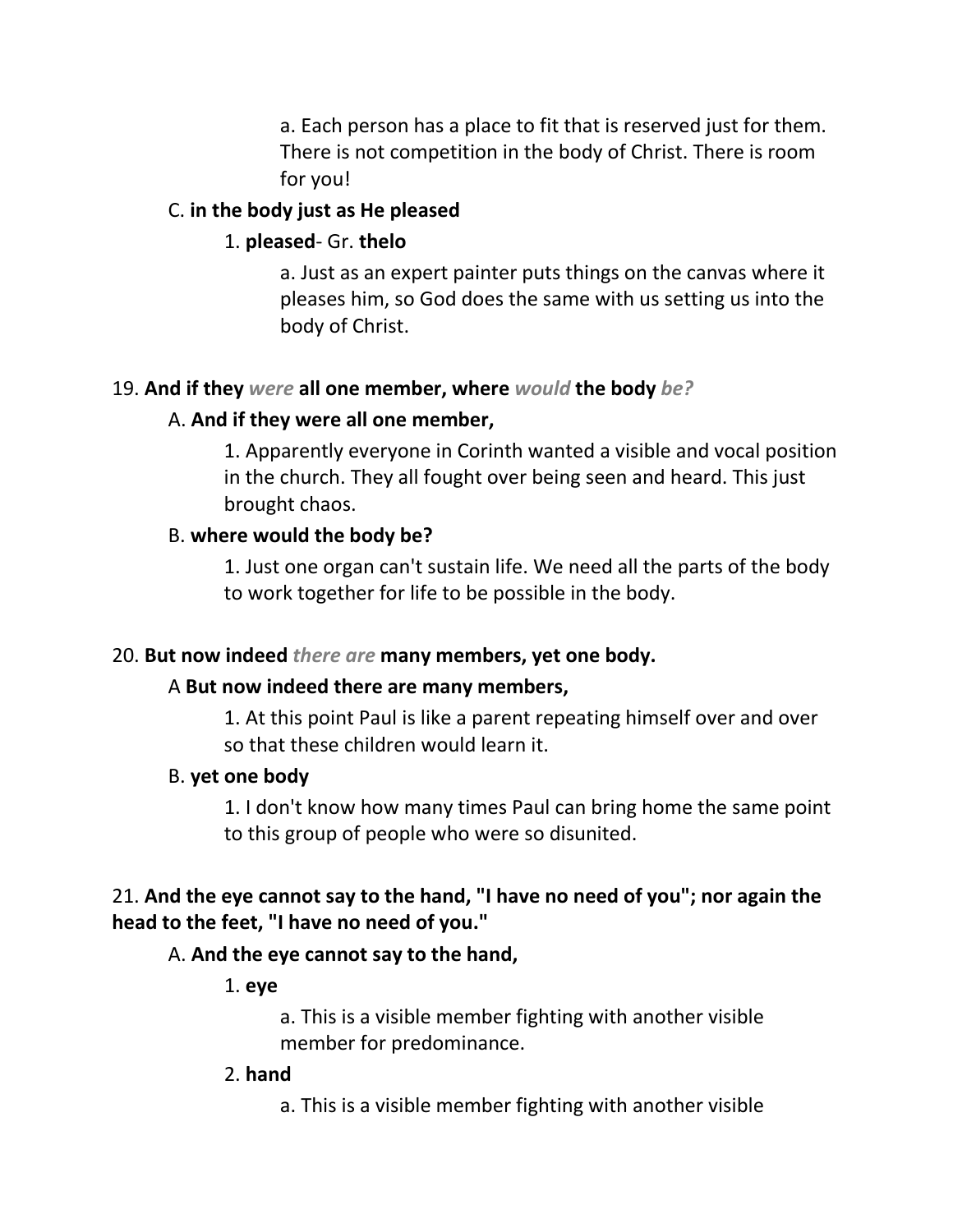member for predominance.

b. The less visible tend to withdraw from functioning in the body, but visible ones usually fight the other visible ones for preeminence. They say, "I don't need you!" This is pride. Pride is a danger for those in visible roles in the church.

### B. **I have no need of you.**

1. **need**- Gr. **chreia**

### C. **nor again the head to the feet,**

### 1. **head**- Gr. **kephale**

a. The head of the body is Jesus! Jesus will never say to the lowest and least visible member, "I don't need you!" If Jesus would never do this, then who are we to say that to anyone.

### 2. **feet**

a. The foot is the lowest and least desirable member but it brings stability to the entire body!

### D. **I have no need of you.**

1. Visible members tend to reject others. Non-visible members tend to feel rejected. However, we are accepted in the beloved, no matter who we are or what role we fill. Eph. 2:6

2. On the day of judgment, you will not stand before an eye, hand, or ear. You will be standing before the head of the church. What he thinks of you is what matters. Be glad you are who He made you to be and magnify your office no matter what it is. Rom. 11:13 The head has the brains. Jesus is really smart and knows exactly where you belong. Trust His judgment and be content with who He made you to be, how He made you, and where He has placed you. You will find peace there.

22. **No, much rather, those members of the body which seem to be weaker are necessary.**

- A. **No,**
- B. **much rather,**
- C. **those members of the body which seem to be weaker are necessary**
	- 1. **weaker** Gr. **asthenes**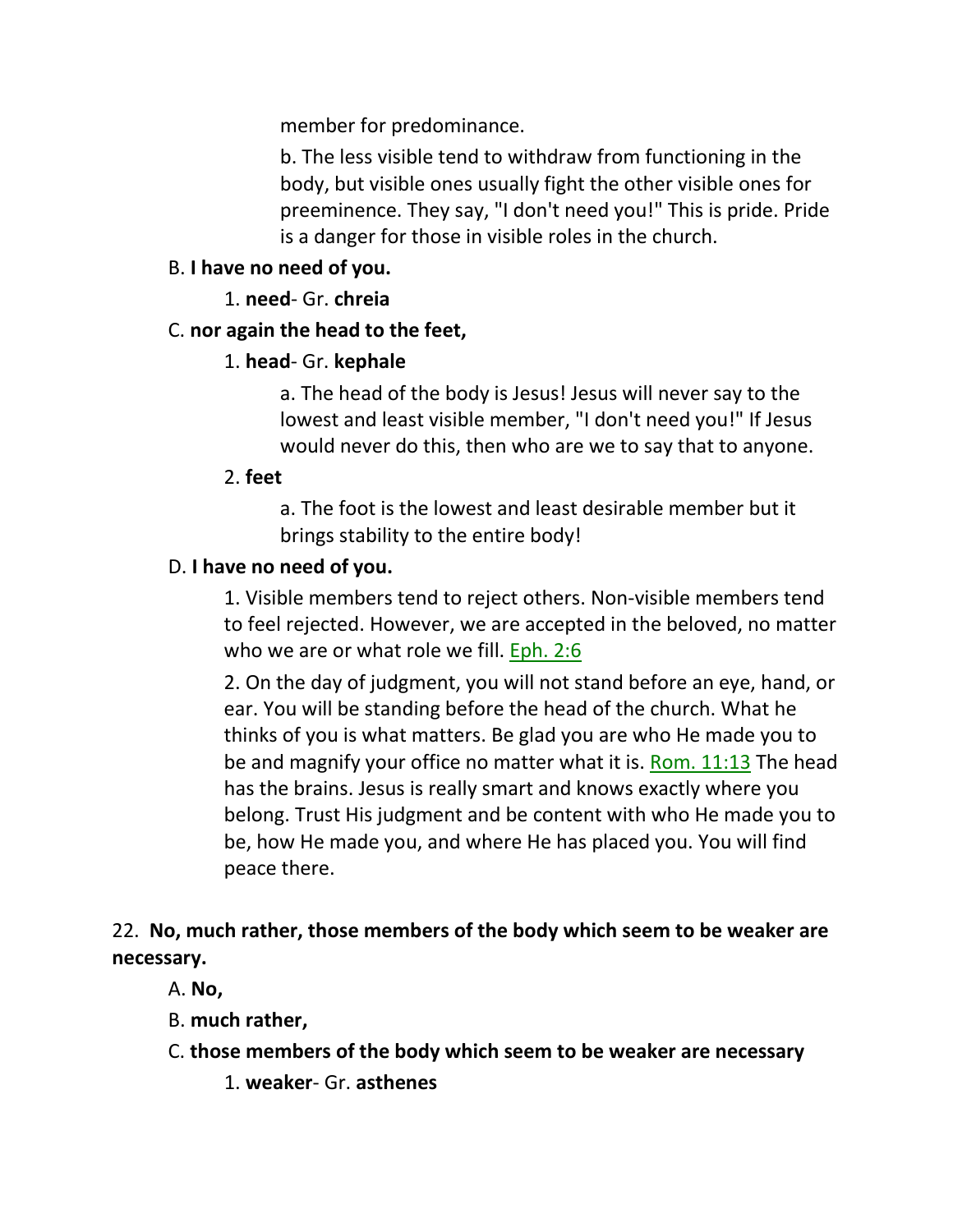a. Your little toe on your foot is small and weak. It is not very attractive so it is usually hidden from sight. However, if you happen to break it, you will realize real quick how important it is!

b. Just lose the janitorial staff in a church for a couple of weeks and you will soon see how important they are.

## 2. **necessary**- Gr. **anagkaios**

a. God has never made anyone that did not have a purpose to contribute to the whole.

23. **And those** *members* **of the body which we think to be less honorable, on these we bestow greater honor; and our unpresentable** *parts* **have greater modesty,** 

## A. **And those members of the body which we think to be less honorable,**

- 1. **think** Gr. **dokeo** *to seem, consider*
- 2. **honorable**-Gr. **atimos** *without or lacking honor*
- B. **on these we bestow greater honor;**
	- 1. **bestow** Gr. **peritithemi** *to place around as with a garment*

a. We need to wrap people who are not usually recognized or appreciated in a garment of praise and appreciation!

- 2. **greater** Gr. **perissoteros**
- 3. **honor** Gr. **time**

## C. **and our unpresentable parts have greater modesty**

1. **unpresentable**- Gr. **aschemon**- *without good outward form*

a. The guy who works out in the church bus barn with oil all over his clothes and hands may not look like much, but he is a gem in the eyes of God.

2. **parts**- *not in Greek, omit*

3. **modesty**- Gr. **euschemonsune**- *good outward form; formliness, comeliness*

24. **but our presentable** *parts* **have no need. But God composed the body, having given greater honor to that** *part* **which lacks it,** 

A. **but our presentable parts have no need.**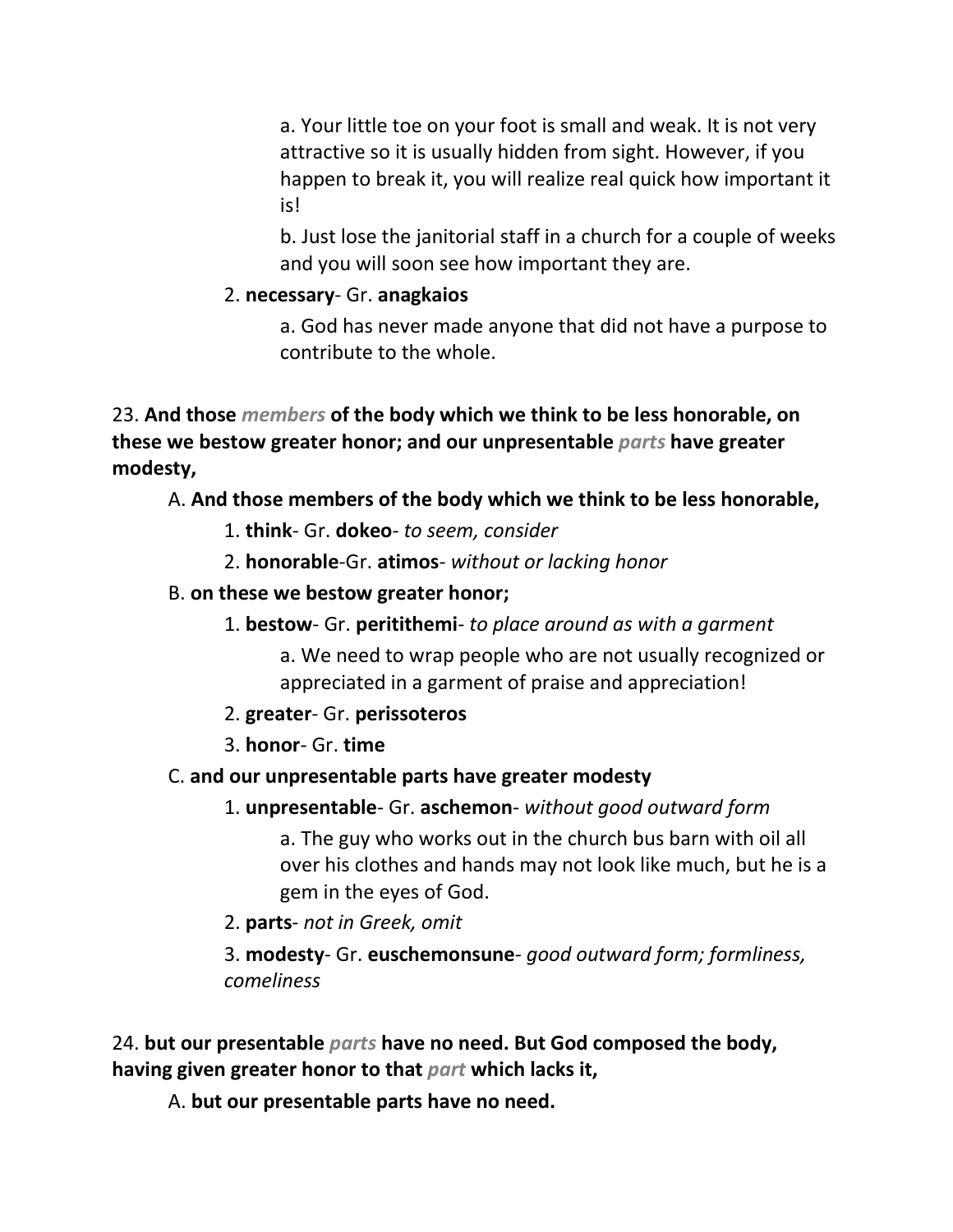## 1. **presentable**- Gr. **eschemon**

### 2. **need**- Gr. **chreia**

a. We don't need to give additional praise to the visible members. They get enough.

b. If you are in a visible role in the church be careful not to take to heart the praise given to you. If you are moved by man's praise you will be moved by their criticism.

c. Give the flowers of praise people throw on you as a bouquet to Jesus who truly deserves them.

### B. **But God composed the body**,

1. **composed**- Gr. **sugkerannumi-** *to mix together, commingle*

a. Believers are to mix and mingle with each other. You can't do that at home on your couch. Get up and go to church!

## C. **having given greater honor to that part which lacked it.**

1. **honor**- Gr. **time**

2. **lacked**- Gr. **hustereo**

a. They lack it from man's side, not God's side.

## 25. **that there should be no schism in the body, but** *that* **the members should have the same care for one another.**

## A. **that there should be no schism in the body,**

1. **schism**- Gr. **schisma**- *a split, a division into parties, schism*

a. It is apparent that some of the Corinthians were exalting themselves above others and disesteeming them. Paul talked about there being schisms in the church. 1 Cor. 11:18

## B. **but that the members should have the same care for one another.**

## 1. **care**- Gr. **merimnao**- *take thought of, care for*

a. We should take thought of and care for all members of the body.

b. God can put the same earnest care in our heart for people if we ask Him. 2 Cor. 8:16

26. **And if one member suffers, all the members suffer with** *it;* **or if one member is honored, all the members rejoice with** *it.*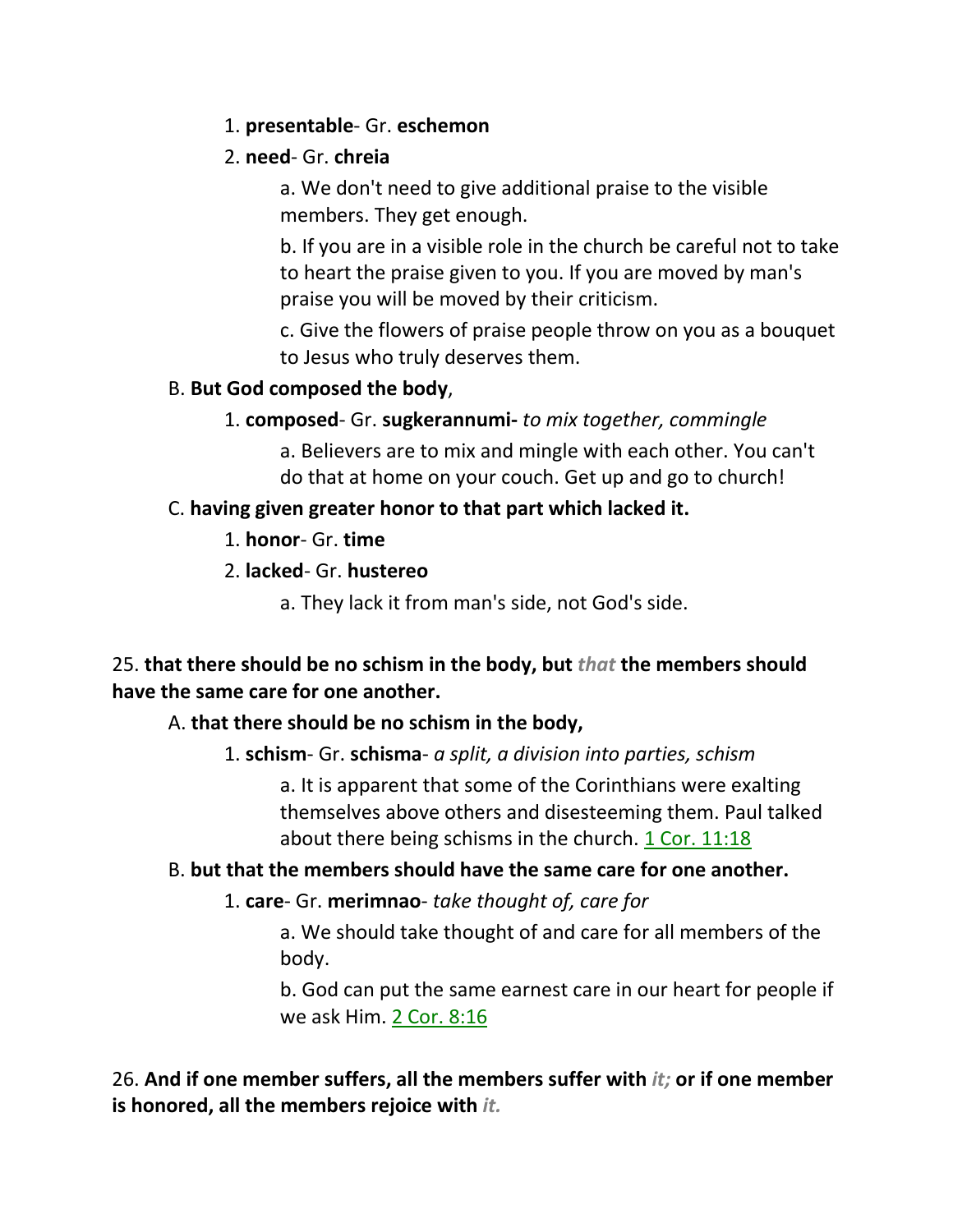### A. **And if one member suffers,**

### 1. **suffers**- Gr. **pascho**

### B. **all the members suffer with it,**

### 1. **suffer with**- Gr. **sumpascho**

a. If you have ever stubbed your toe you know how your toe suffers! Your whole body goes immediately to take care of that toe. Your mouth opens in recognition of the hurt. You bend over your whole body and your hand goes down and grabs it. You look at it with your eyes to inspect it. The same should be happening in the body of Christ.

### C. **of if one member is honored,**

### 1. **honored**- Gr. **doxazo**- *to glorify*

a. Pastors should have times of recognition of people in areas that are not usually honored.

### D. **all the members rejoice with it**

### 1. **rejoice with**- Gr. **sugchairo**

a. The church body should clap and rejoice with those so honored.

b. We should rejoice with those who rejoice and weep with those who weep. Rom. 12:15

## 27. **Now you are the body of Christ, and members individually.**

### A. **Now you are the body of Christ,**

1. Once again he repeats this concept. If we are entrenched in a wrong thing, we need the right thing expounded to us again and again and again to form a new pattern.

### B. **and members individually**

1. This is the divine tension of the whole and the individual. We tend to be wrapped in just one of these. We need a balance of both.

28. **And God has appointed these in the church: first apostles, second prophets, third teachers, after that miracles, then gifts of healings, helps, administrations, varieties of tongues.** 

A. **And God has appointed these in the church:**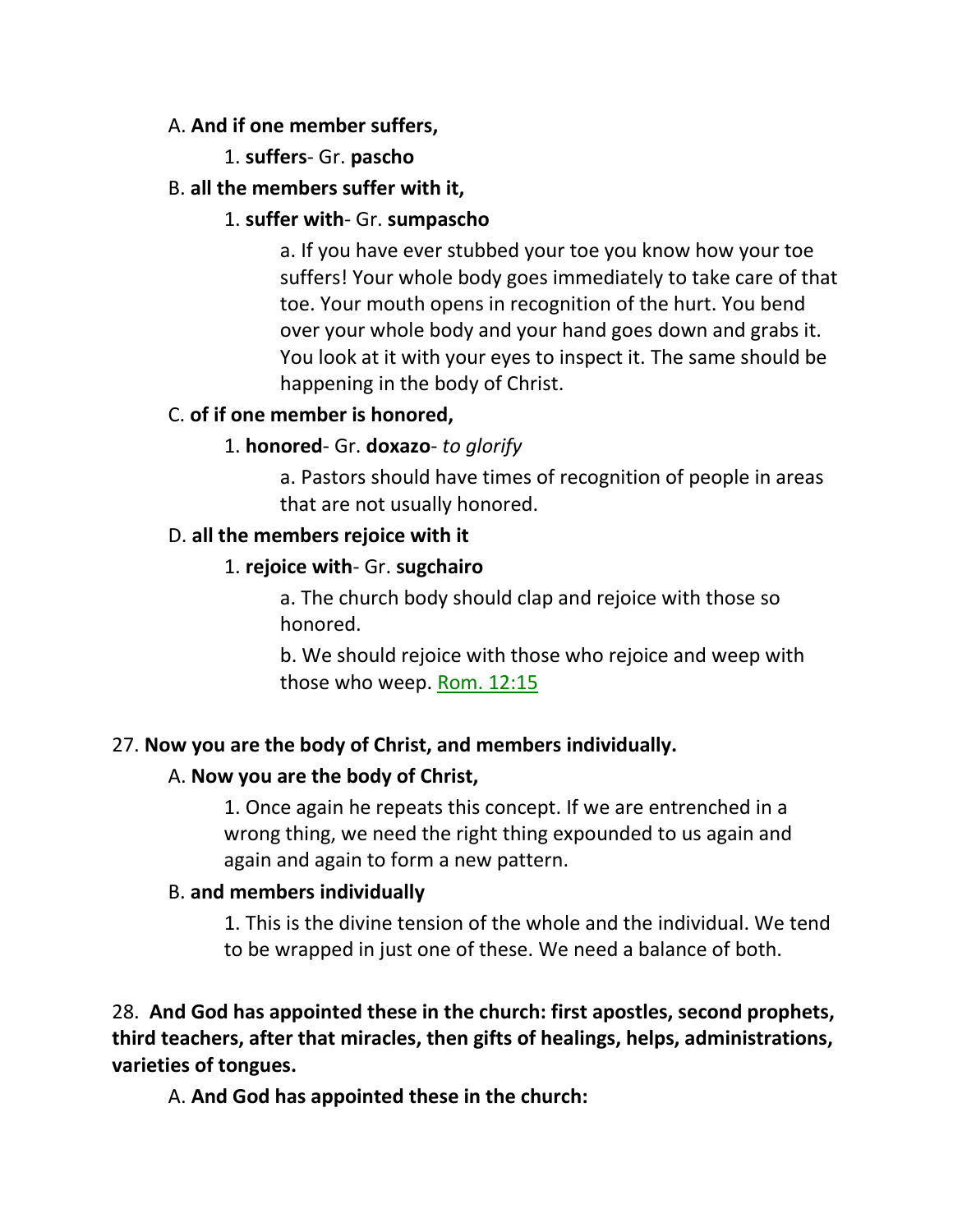### 1. **appointed**- Gr. **tithemi**

### B. **first apostles,**

### 1. **first**- Gr. **proton**

a. This does not mean apostles are first in importance or honor. It means they were the first office set into the body of Christ in the early church. The church age began with **12 APOSTLES**.

b. We need to get this into our thick heads. No person is more important than any other person. There is a system of submission and authority in the church, but those in authority are set there to serve those under them! This is opposite of what happens in the world. The higher you go in authority it is a greater capacity to serve others.

c. There are no super-dupers in the body of Christ. However, we all are super-dupers in Christ!

2. **apostles**- Gr. **apostolos**- *one sent with authority, a commissioned one*

a. An apostle is sent out to start a new work.

## C. **second prophets**

## 1. **second**- Gr. **deuteros**

a. This was the second office set into the body of Christ in the early church. Acts 13:1 [Notice prophets are mentioned before teachers]

b. The early church was founded upon the ministry of the apostles and prophets. Eph. 2:20

## 2. **prophets**- Gr. **prophetes**

a. Any Christian can operate in the simple gift of prophecy and it does not make them a prophet.

b. It is powerful when the apostle and the prophet work together to start a new work.

## D. **third teachers,**

## 1. **third**- Gr. **tritos**

- a. This was the third office set into the early church.
- b. Once churches were birthed and established by the apostles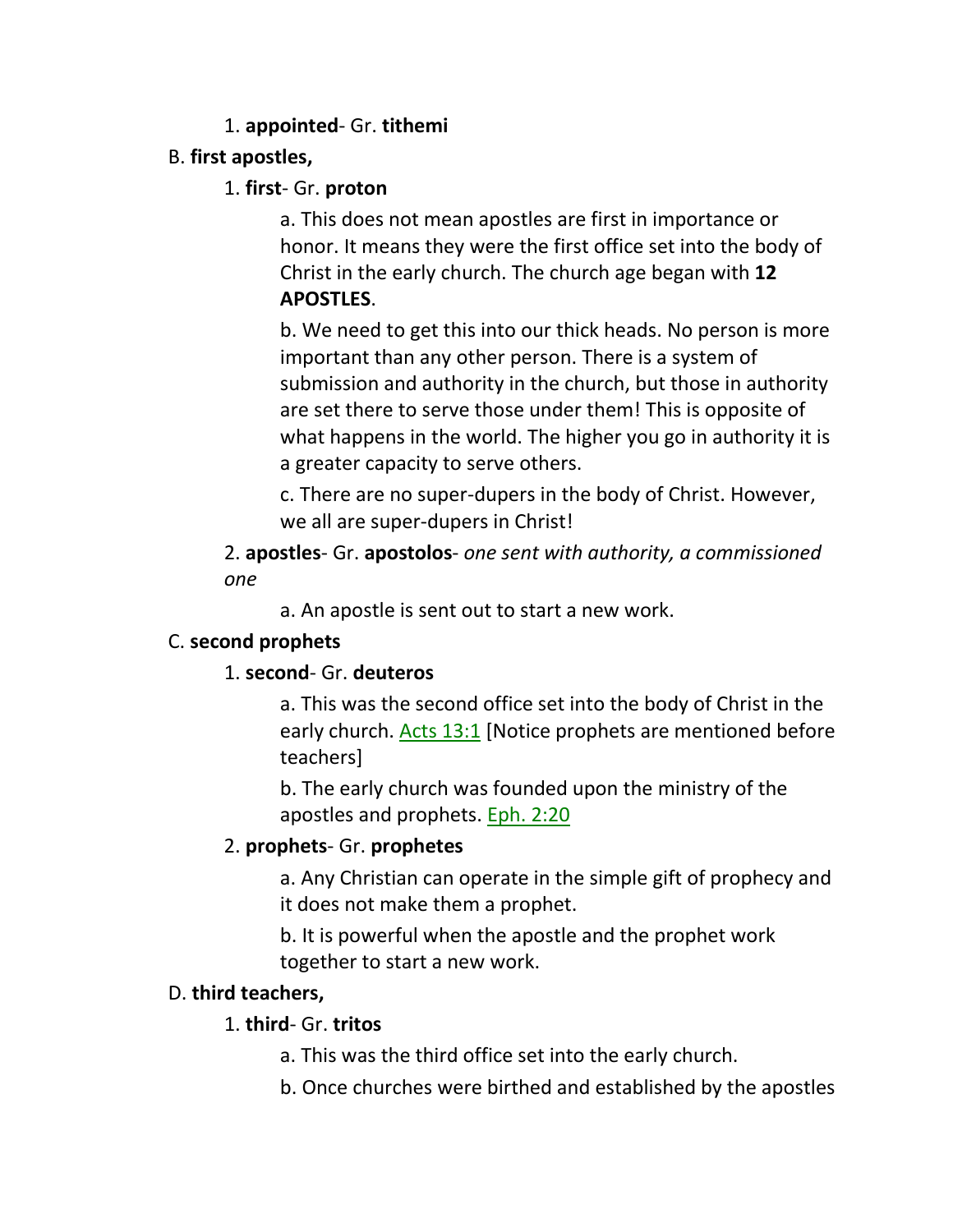and prophets, pastors and teachers took them over. The apostles and prophets went on to new places to start new works.

#### 2. **teachers**- Gr. **didaskalos**

a. In the OT the main ministry was prophecy by prophets. In the NT the main ministry is teaching by teachers. In the OT the problem was with false prophets. The problem in the NT is with false teachers.

#### E. **after that miracles,**

#### 1. **miracles**- Gr. **dunamis**

a. This accompanies the office of the Evangelist.

#### F. **then gifts of healings,**

#### 1. **gifts of healings**- Gr. **charisma iama**

- a. This accompanies the office of the Evangelist.
- b. Evangelists should be sent out of local churches.

#### G. **helps**- Gr. **antilepsis**- *one who aids or assists, a help*

1. Paul lists the power offices in the body- apostle, prophet, teacher, evangelist, and then mentions this little office of *helps*. It is only little in people's mind. It is not little to God! It is big to God! This office is sandwiched between the fivefold ministry gifts and governing and tongues.

2. Those called to help should not look down on themselves or allow others to make them feel ashamed of their office.

3. This would correlate with the office of deacons in the NT.

#### H. **administrations**- Gr. **kubernesis**- *to govern*

1. Notice that governing is listed after helps. If there is no one to govern then this office is useless. Those called to govern in the body of Christ should not act as lords over God's heritage, but as servants and examples. 1 Pet. 5:3

2. A church can make it for a long time without a pastor, but a pastor is nothing without a congregation.

3. Paul wrote to the Philippians and mentioning the deacons first before the bishops. This is to establish the proper humility in leadership. Phil. 1:1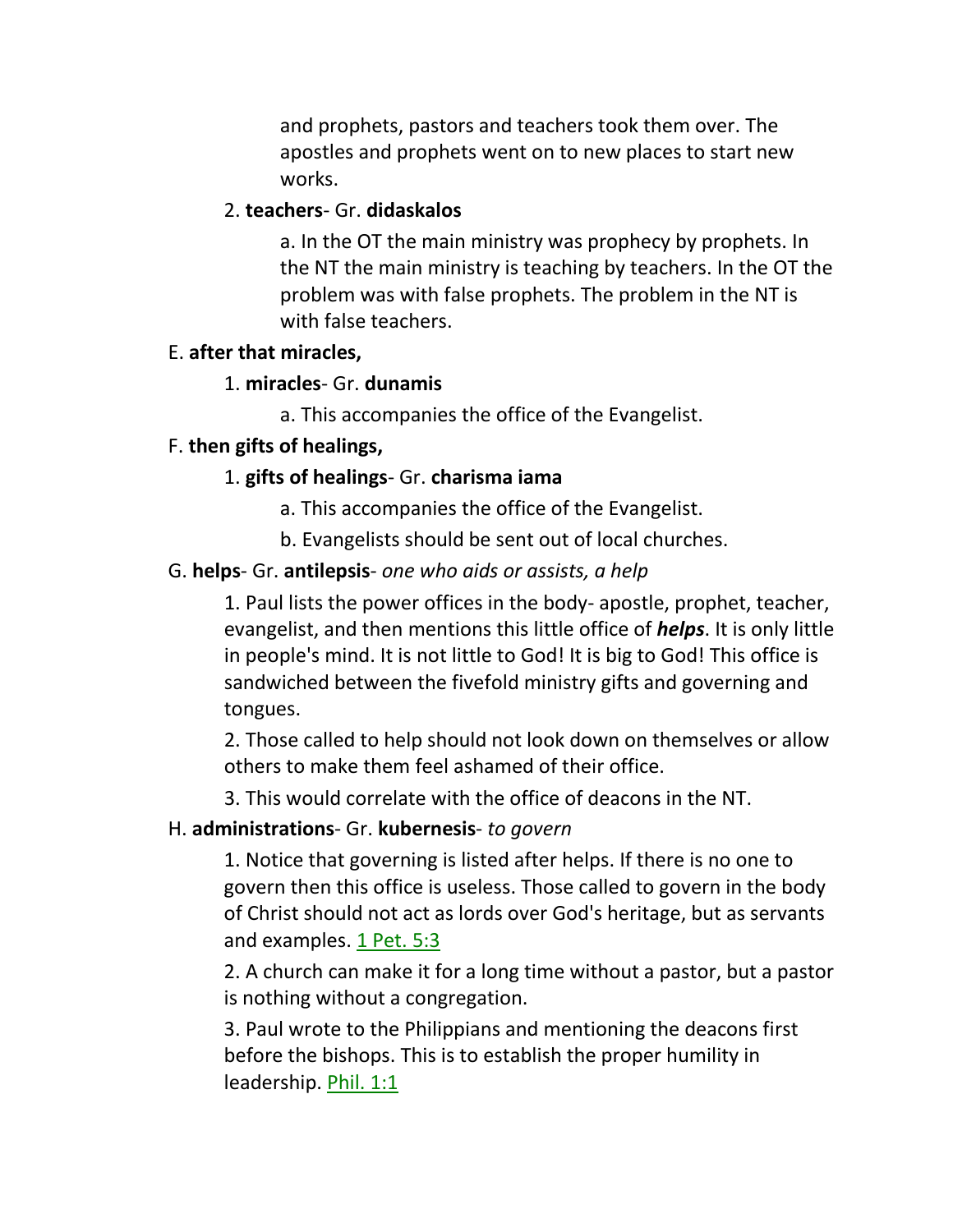4. This office is synonymous with the office of elder or bishop in the NT.

## I. **varieties of tongues**- Gr. **genos glossa**

1. Paul mentions tongues last because the Corinthians were putting them first. Everyone wanted to be seen and heard using this gift in the church services. They all were like little children playing with a shiny new toy. They were all fighting each other to play with it.

2. There had to be proper foundations set in the church first before this office and gift of tongues could be utilized in way that would be a blessing and not a detriment.

3. The foundations in the Corinthian church was not laid sufficiently for this gift to be a blessing to them.

## 29. **Are all apostles?** *Are* **all prophets?** *Are* **all teachers?** *Are* **all workers of miracles?**

## A. **Are all apostles?**

1. **apostles**

a. The implied answer is no.

## B. **Are all prophets?**

1. **prophets**

a. The implied answer is no.

## C. **Are all teachers?**

## 1. **teachers**

a. The implied answer is no

## D. **Are all workers of miracles?**

## 1. **workers of miracles**- Gr. **dunamis**

a. The implied answer is no.

# 30. **Do all have gifts of healings? Do all speak with tongues? Do all interpret?**

## A. **Do all have gifts of healings?**

1. The implied answer is no.

## B. **Do all speak with tongues?**

1. The implied answer is no.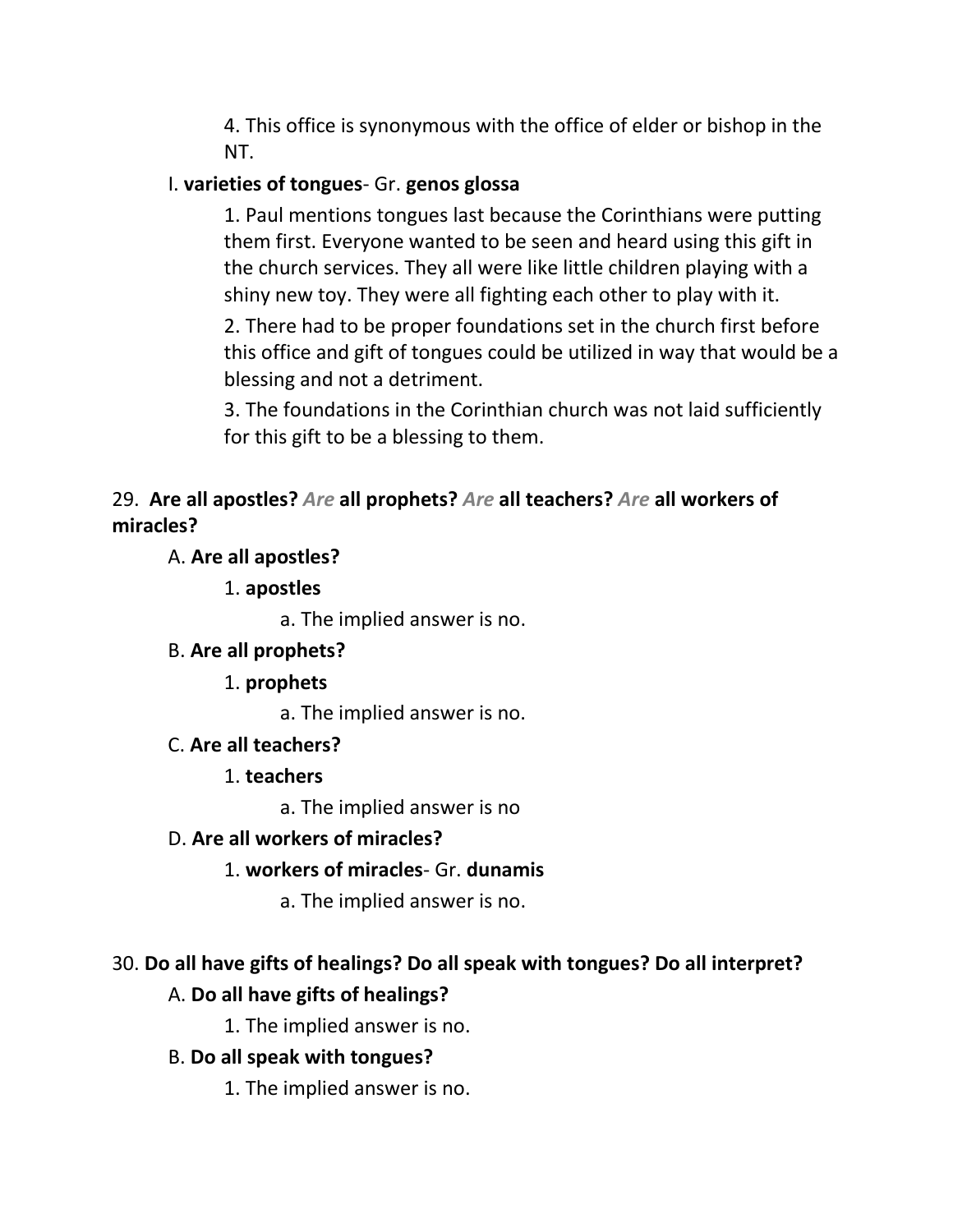2. Some have misinterpreted this verse. They use this verse to say that not everyone can speak in tongues. They fail to see the difference between our own private prayer language and the gift of tongues to be used in the church service. When we speak in our prayer language we speak unto God.  $1$  Cor.  $14:2$  However, the gift of tongues to be used in the church service is speaking to the congregation to profit all. Our private prayer language edifies us 1 Cor. 14:4, but the gift of tongues to be interpreted in the church service is to edify the entire body.

3. Tongues as a private prayer language is available for all Christians. Acts 2:4, 39 Notice, that all 120 spoke in tongues. They received a private prayer language that they could glorify and praise God with. Not all of them received the gift of tongues to minister messages in a church service however. Some say that these 120 were given tongues to preach to the nations in their languages. It does not say that. It says that the people heard them praising God in their own languages. They were not speaking to the people, but to God in worship. That is what your prayer language is for. Peter caused everyone to be quiet before he preached the gospel to them. All 120 did not receive the gift of tongues to deliver messages to the church but they did their private prayer language.

#### C. **Do all interpret**

1. The implied answer is no.

2. Please notice what is missing here in the list Paul mentioned previously in verse 28. In verses 29-30, he again lists each one asking if everyone operates in it. Please notice he mentions them all but leaves out only one. He does not ask if all operate in **helps**. He leaves that one out. Why? It is because we all can operate in this gift. We all can humble ourselves and help. We never outgrow helping others even if we are in top level leadership in the body of Christ. A pastor is never too good to clean a bathroom or to stack chairs if necessary.

### 31. **But earnestly desire the best gifts. And yet I show you a more excellent way.**

#### A. **But earnestly desire the best gifts.**

- 1. **earnestly desire** Gr. **zeloo**
- 2. **best** Gr. **kreitton**